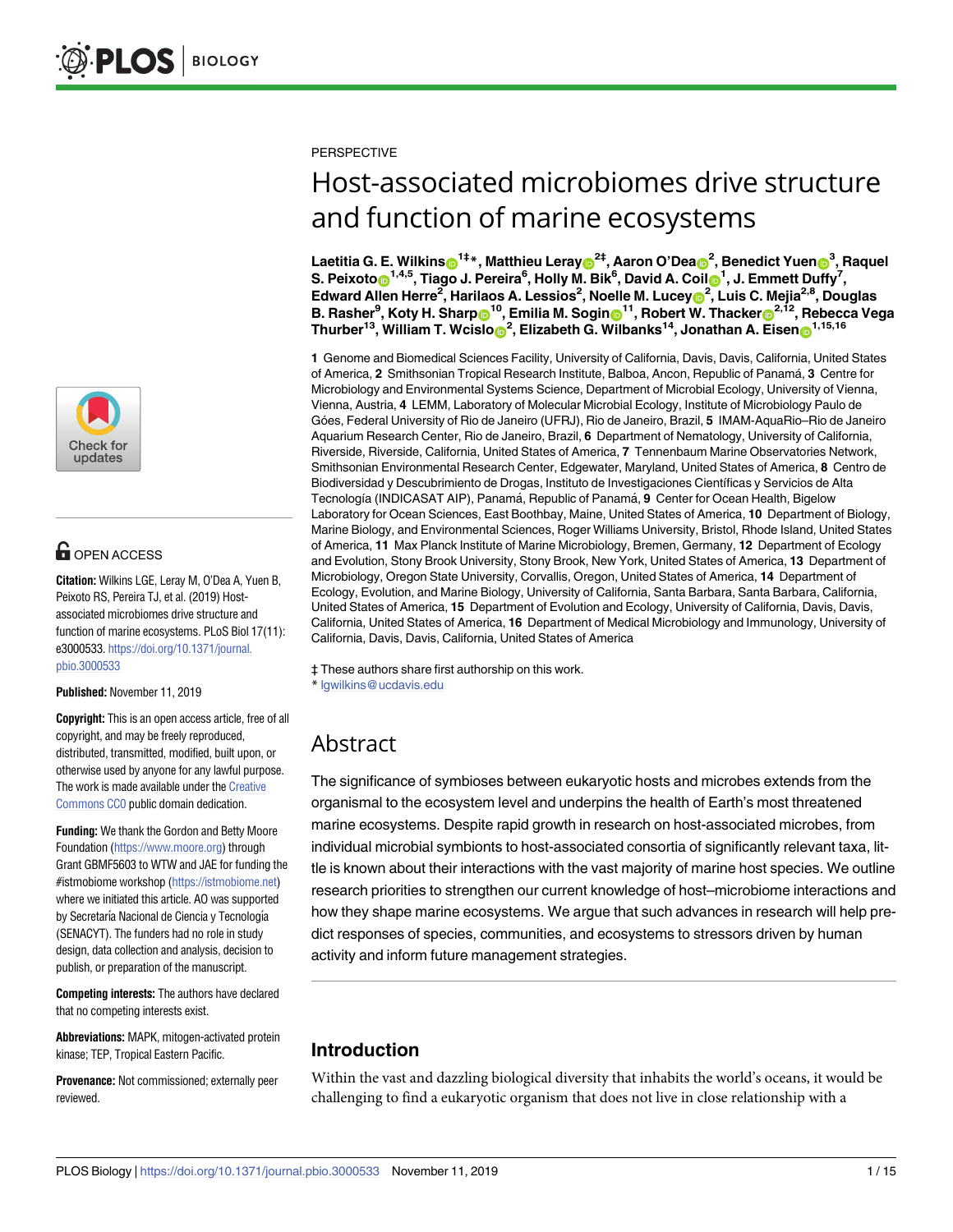<span id="page-1-0"></span>microbial partner. Such symbioses, i.e., persistent interactions between host and microbe in which none of the partners gets harmed and at least one of them benefits  $(Box 1)$ , are

Box 1. Terminology used to discuss communities of microbes and their interactions with hosts.

Following are key terms and concepts that we use in this paper (see also [\[7\]](#page-10-0)).

#### Microbiome and microbiota

We use "microbiome" to refer to a community of microbes (organisms too small to see without the aid of a microscope) found at a specific place and/or a specific time. We avoid using the term "microbiota," which has a complicated history (see [\[7\]](#page-10-0)). Ideally, the place and/or time should be specified when discussing the microbiome. For example, "the seagrass microbiome" is the total of microbial communities found in association with seagrass, and "the seagrass root microbiome" would be those microbial communities found in/on the roots of seagrass. We also consider host-associated microbiomes broadly to include any and all kinds of microbes (e.g., bacteria, archaea, microbial eukaryotes, or viruses), which can be transient or persistent, and have variable functional impacts from beneficial to unimpactful to detrimental. Microbiomes can inhabit the external and internal surfaces of virtually every eukaryote, from microscopic unicellular diatoms to macroscopic organisms such as kelp, coral, seagrass, cephalopods, and vertebrates [[8](#page-10-0)].

#### Symbiosis

We use "symbiosis" here in the broad sense, meaning a persistent relationship between two or more organisms in which at least one of them benefits. Symbioses come in three subcategories: in "mutualism," both or many partners benefit; in "parasitism," one partner benefits and the other(s) is/are harmed; in "commensalism," at least one partner benefits and the other(s) is/are unaffected. In many discussions of microbes or microbial communities living in and on a host organism, it is frequently assumed that the microbe is benefitting in some way, and the question then becomes, "What is the effect on the host?" If the host benefits, this is a mutualism; if the host is unaffected, this is a commensalism; and if the host is harmed, this is a parasitism. It is important to note that these categories are fluid in that the type of interaction between two species is often conditional and depends on many factors including genotype (of all partners), environmental conditions, and developmental stage, among others.

#### Health status and microbiomes

Much of the work on host-associated microbiomes revolves around whether the community of microbes in some way affects the health status of the host [\[87\]](#page-14-0). In some cases, researchers have used terms like "healthy" or "dysbiotic" or "optimal" to describe a particular microbiome (e.g., of one host individual at one time) or pattern of change documented among particular groups. Although these terms can sometimes be useful in general discussions of microbiomes, they are hard to define quantitatively or apply and therefore more likely to confuse than to illuminate in practice. For example, an "optimal" microbiome could vary between individuals and across environmental conditions.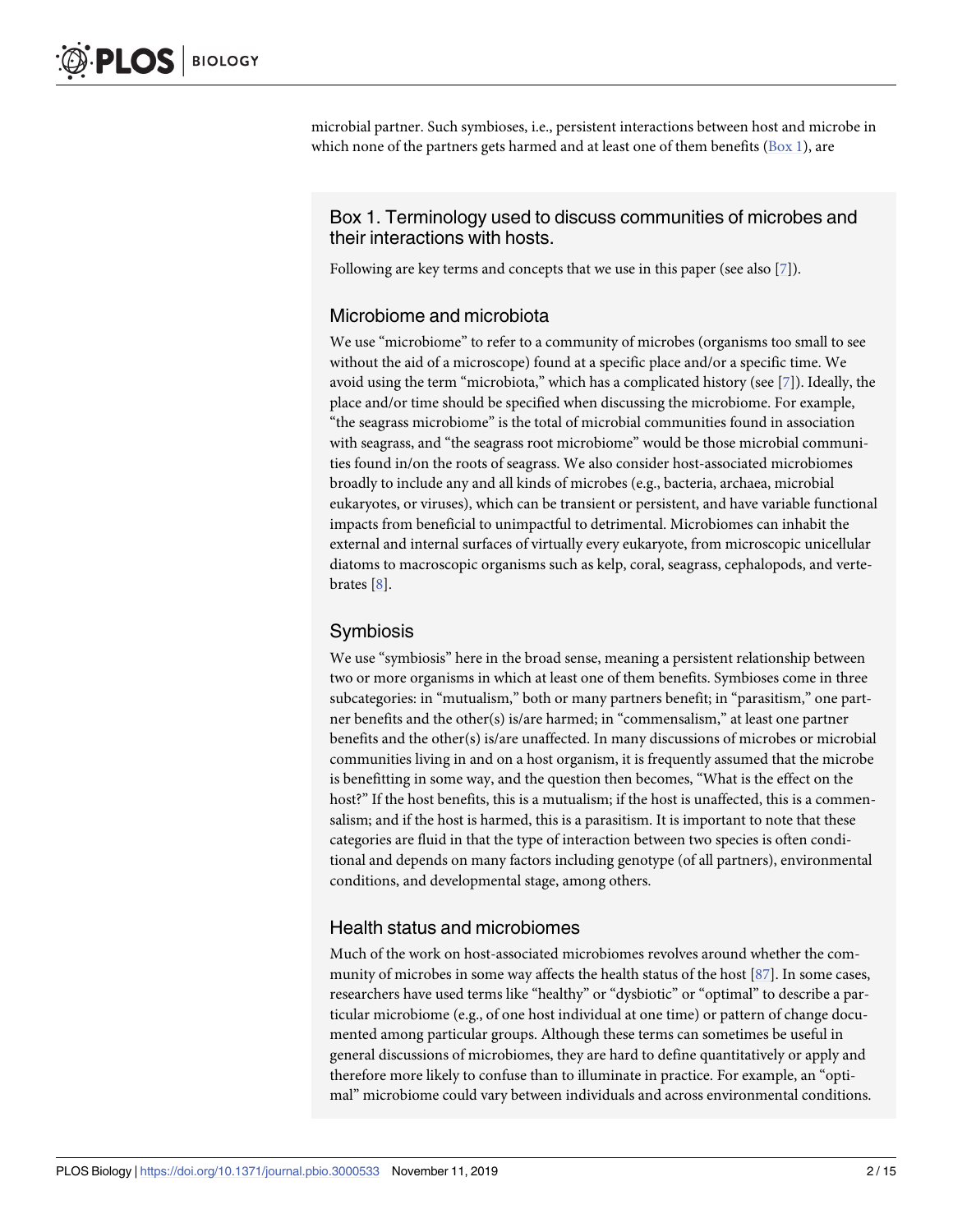<span id="page-2-0"></span>Similarly, there could be numerous and equivalent alternative microbiome states, each of which could be referred to as "healthy," which include transient or permanent neutral members and/or active symbiotic players. The inverse of a healthy association is "dysbiosis," often suggested to be any change in the composition and/or variability of a microbial community that can cause any negative impact on the host. Generally, we believe such terms need to be used with extreme caution and to be clearly and quantitatively defined when in practice (see a useful discussion of this topic in [\[91\]](#page-14-0)).

#### Ecosystem functions

"Ecosystem functions or processes" are generally considered to be aggregate fluxes of energy or materials [\[14\]](#page-10-0). Ecosystem function has also sometimes been defined as the joint effects of all processes, including fluxes of energy and chemical compounds, that sustain an ecosystem over time and space through biological activities [\[92\]](#page-14-0). Generally, ecosystem functioning depends disproportionately on a small subset of species in the system. These include particularly "foundation species" (dominant sessile invertebrates, plants, or algae that provide physical structure and have a strong role in structuring the community [\[93\]](#page-14-0)) and "keystone species," (taxa that have a large effect on other species that is disproportionate to their own relatively low abundance and that, if they were removed, would drastically change the ecosystem). "Resilience" is the capacity of an ecosystem to respond to a perturbation or disturbance by recovering quickly. Another form of response is "evolutionary adaptation," in which species change genetically to adapt to a new environment. Over several generations and through the process of natural selection, physical and behavioral features of organisms may adapt to function better in the new environment. If hosts and their associated microbes change in concert, this is termed "coevolution." Moreover, when two coevolving organisms also undergo speciation, this can lead to the formation of new species, i.e., co-speciation and codiversification.

ubiquitous from shallow reefs to deep-sea hydrothermal vents. Studies on corals [[1\]](#page-10-0), sponges [\[2](#page-10-0)], and mollusks [[3–5](#page-10-0)] have revealed some of the profoundly important symbiotic roles microbes play in the lives of their hosts. These studies, however, have tended to focus on a small number of specific microbial taxa. In contrast, most hosts retain groups of many hundreds of different microbes (i.e., a microbiome [[6](#page-10-0),[7](#page-10-0)]), which themselves can vary throughout the ontogeny of the host and as a result of environmental perturbations  $[8-10]$ . It is now clear that, rather than host-associated microbes functioning independently, complex multi-assemblage microbiomes have major impact on the fitness and function of their hosts. Studying these complex interactions and biological outcomes is difficult, but if we wish to truly understand the origin and evolution of organisms and populations and the structure and function of communities and ecosystems, we must advance our understanding of symbioses in host– microbiome systems [[11](#page-10-0),[12\]](#page-10-0).

Here, we report on the opportunities in studies of marine eukaryotic host-associated microbiomes. First, we highlight our current knowledge with key examples of known ecosystem functions of host-associated marine microbes. Second, we outline ways in which comparative and experimental studies across hosts and habitats could be integrated to show how microbial symbioses at the microbiome level contribute to host evolution, resilience, and conservation strategies. There is a plethora of outstanding questions in ecology and evolution that could be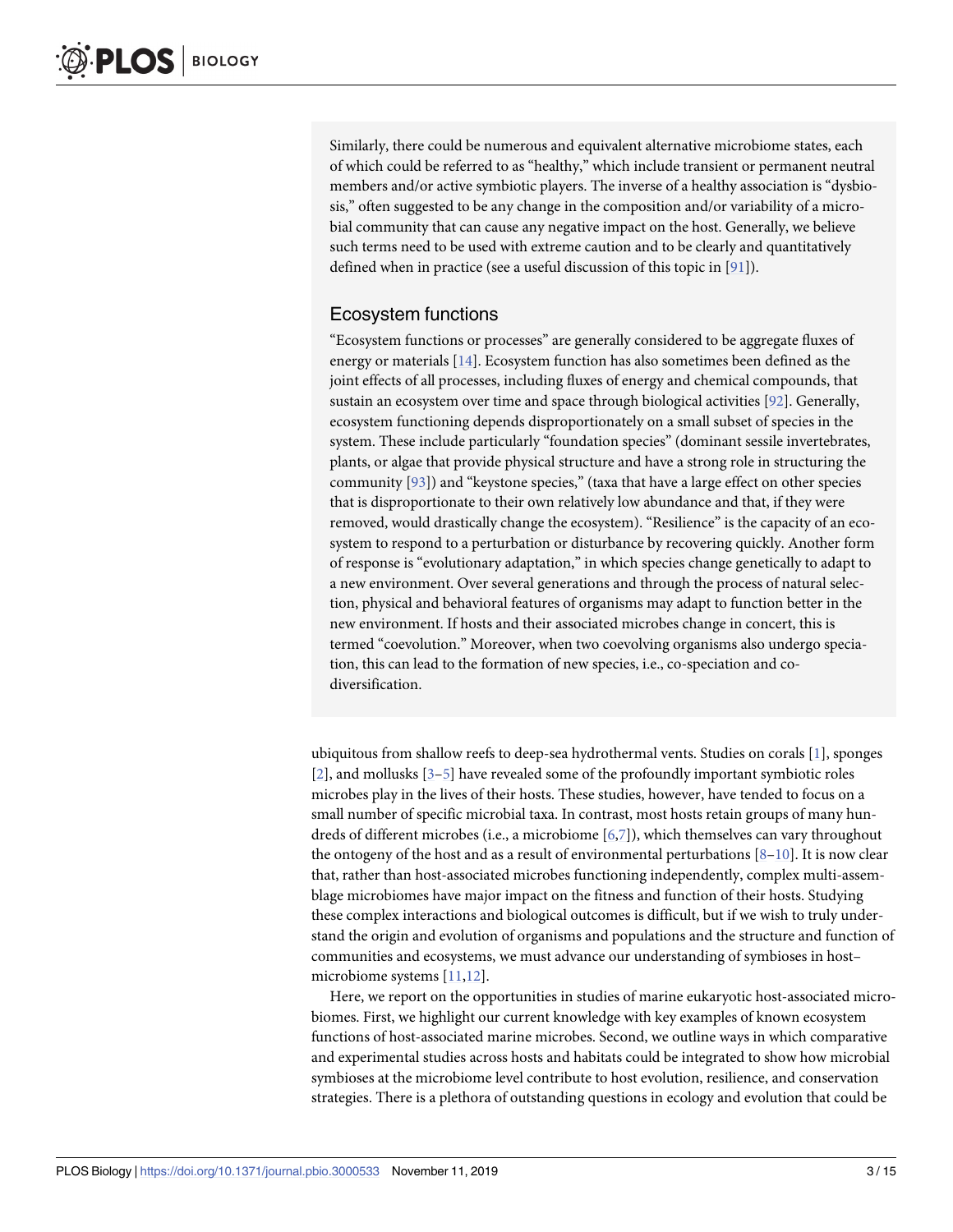<span id="page-3-0"></span>addressed by expanding the phylogenetic and ecological breadth of host-associated microbiome studies, including all possible interactions throughout the microbiome. We list two questions that we believe would move the research field significantly forward, and we give specific examples of how these questions could be answered. There is strong empirical evidence and new consensus that biodiversity (i.e., the richness of species and their interactions) pervasively influences the functioning of Earth's ecosystems, including ecosystem productivity [\[13,14\]](#page-10-0). However, this research has focused almost exclusively on macroorganisms. Because microbial symbionts are integral parts of most living organisms  $[9,15]$ , broadening our understanding of how microbial symbionts contribute to host performance and adaptability is essential.

## **How microbial symbiosis impacts marine ecosystem functioning Foundations of productive ecosystems**

Ecosystem engineers, such as many types of corals, deep-sea mussels, and hydrothermal vent tubeworms, contribute to primary productivity and create the structural habitats and nutrient resources that are the foundation of their respective ecosystems [[16](#page-10-0)]. All of these taxa engage in mutualistic nutritional symbioses with microbes. There are many examples of marine nutritional mutualisms in which microbes enable hosts to utilize resources or substrates otherwise unavailable to the host alone. Such symbioses have been described in detail in reduced and anoxic sediments (e.g., lucinid clams, stilbonematid nematodes, and gutless oligochaetes) and hydrothermal vents (e.g., the giant tube worm *Riftia pachyptila* or *Bathymodiolus* deep-sea mussels) [\[17\]](#page-10-0). Moreover, many foundational species of marine macroalgae are vitamin auxotrophs (for example, half of more than 300 surveyed species were unable to synthesize cobalamin), and their productivity depends on provisioning from their epiphytic bacteria [[18](#page-10-0)]. Reefs often consist of scleractinian corals, one of the most well-known examples of a mutualistic symbiosis, in which the dinoflagellate alga Symbiodiniaceae supplies the coral with glucose, glycerol, and amino acids, while the coral provides the algae with a protected environment and limiting compounds (e.g., nitrogen species) needed for photosynthesis. However, this is a classic example of a mutualistic symbiosis that is sensitive to environmental disturbances, which can disrupt the fragile interactions between host and microbe. When reefs become warm and eutrophic, mutualistic Symbiodiniaceae may induce cellular damage to the host and/or sequester more resources for their own growth, thereby injuring and parasitizing their hosts [\[19,20](#page-10-0)]. Reef fishes, which seek homes on coral reefs, are important in fostering coral recovery in the wake of disturbance. *Epulopiscium* bacteria in the guts of surgeonfishes produce enzymes that allow their hosts to digest complex polysaccharides, enabling the host fish to feed on tough, leathery red and brown macroalgae [\[21\]](#page-11-0). This trophic innovation has facilitated niche diversification among coral reef herbivores. Surgeonfishes are critical to the functioning of Indo-Pacific coral reefs, as they are among the only fishes capable of consuming large macroalgae that bloom in the wake of ecosystem disturbance and suppress coral recovery [\[22\]](#page-11-0).

Along with more standard examples of nutritional symbioses in animals, recent advances in genome sequencing technology have led to the discovery of many endosymbiotic associations in "protists" (a general term to refer to a non-monophyletic collection of unicellular eukaryotes that are not fungi or in the Plantae group) that illustrate the incorporation of various new biochemical functions, such as photosynthesis, nitrogen fixation and recycling, and methanogenesis, into protist hosts by endosymbionts [[23](#page-11-0)]. Endosymbiosis in protists is widespread and represents an important source of innovation. Previously unrecognized metabolic innovations of marine microbial symbioses that are ecologically important are discovered regularly [\[24\]](#page-11-0). For example, Candidatus Kentron (a clade of Gammaproteobacteria found in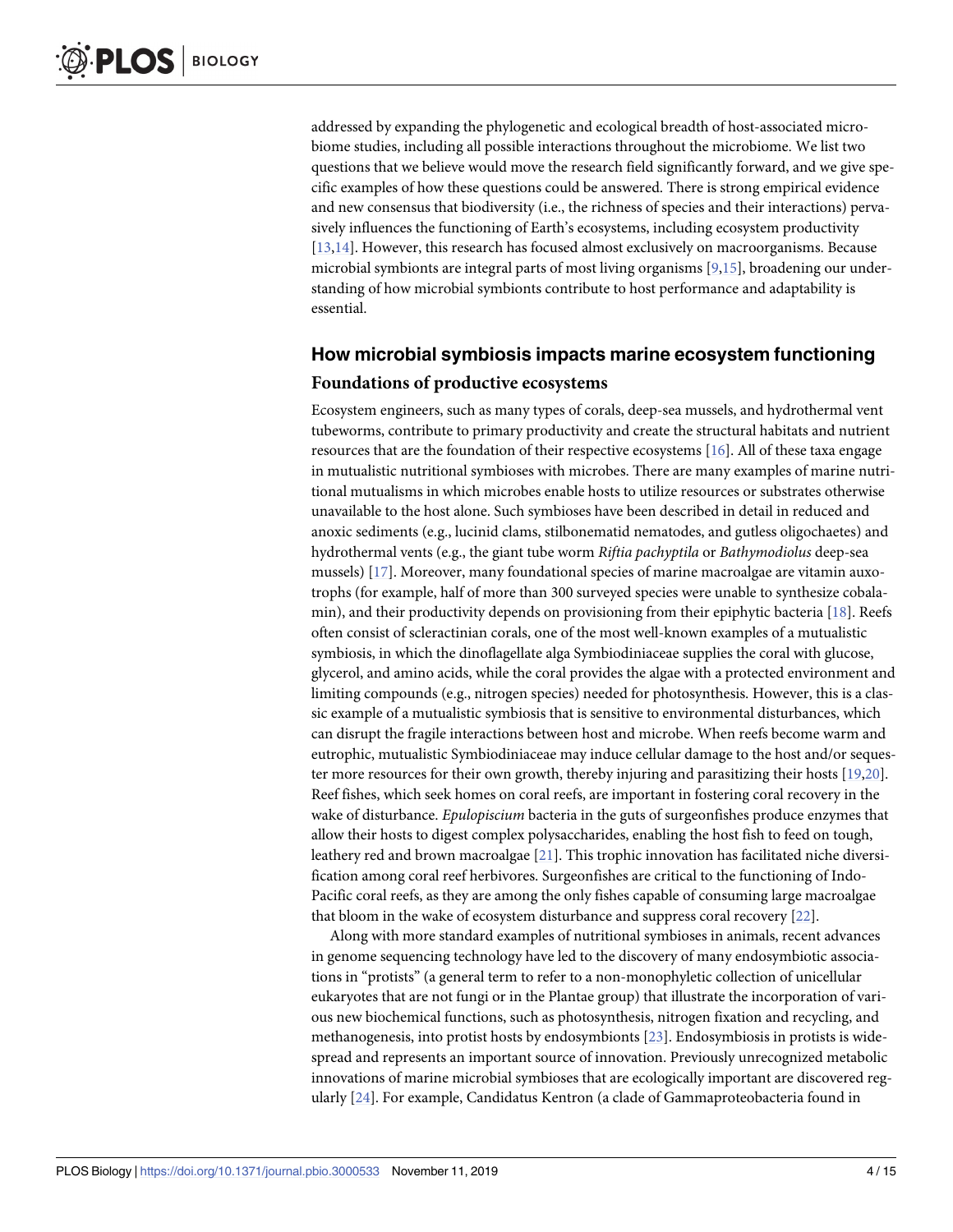<span id="page-4-0"></span>association with ciliates) nourish their ciliate hosts in the genus *Kentrophoros* and recycle acetate and propionate, which are low-value cellular waste products from their hosts, into biomass [\[25\]](#page-11-0). Another interesting example is found in the anaerobic marine ciliate *Strombidium purpureum* [\[26\]](#page-11-0). The ciliate lives under anaerobic conditions and harbors endosymbiotic purple nonsulfur bacteria that contain both bacteriochlorophyll a and spirilloxanthin. The endosymbionts are photosynthetically active; hence, this symbiosis represents an evolutionary transition of an aerobic organism to an anaerobic one while incorporating organelles.

#### **Reproduction and host development**

Extending beyond nutritional symbioses, microbial symbionts can alter the reproduction, development, and growth of their hosts. Specific bacterial strains in marine biofilms often directly control the recruitment of planktonic larvae and propagules, either by inhibiting settlement or by serving as a settlement cue [\[27,28\]](#page-11-0). For example, the settlement of zoospores from the green alga *Ulva intestinalis* onto the biofilms of specific bacteria is mediated by their attraction to the quorum-sensing molecule, acyl-homoserine lactone, secreted by the bacteria [\[29\]](#page-11-0). Classic examples of marine host–microbe developmental dependence include the observation that algal cultures grown in isolation exhibited abnormal morphologies [\[30\]](#page-11-0) and the subsequent discovery of morphogenesis-inducing compounds, such as thallusin, secreted by epiphytic bacterial symbionts [\[31\]](#page-11-0). Bacteria are also known to influence the growth of marine plants, macroalgae, and phytoplankton by secreting phytohormones such as indole acetic acid and cytokinin-type hormones [\[32–34](#page-11-0)]. In the marine choanoflagellate *Salpingoeca rosetta*, both multicellularity and reproduction are triggered by specific bacterial cues, offering a view into the origins of bacterial control over animal development (reviewed by Woznica and King [\[35\]](#page-11-0)). The benefit to the bacteria, in return, is that they receive physical space to colonize at particular points in the water column typically accessible only to planktonic microbes. Perhaps the best-studied example of intimate host–microbe interactions controlling animal development is the Hawaiian bobtail squid *Euprymna scolopes* [\[36\]](#page-11-0). It lives in a mutualistic symbiosis with the bioluminescent bacteria *Aliivibrio fischeri*. The bacteria are fed a solution of sugars and amino acids by the host and, in return, provide bioluminescence for countershading and predator avoidance [[5](#page-10-0)]. This mutualism with microbes provides a selective advantage for the squid in predator–prey interactions. Another invertebrate example can be found in tubeworms, in which *Hydroides elegans* metamorphosis is mediated by a bacterial inducer and mitogen-activated protein kinase (MAPK) signaling in biofilms [[37](#page-11-0)].

#### **Biofouling and microbial community assembly**

Some host-associated microbes produce compounds that prevent biofouling and regulate microbiome assembly and maintenance in many marine organisms, including sponges, macroalgae, and corals [\[38,39](#page-11-0)]. For example, tropical corals harbor diverse bacteria in their surface mucus layer that produce quorum-sensing inhibitors and other antibacterial compounds as a defense against colonization and infection by potential microbial pathogens [\[1](#page-10-0)]. Epiphytic bacteria of marine macroalgae excrete a diverse chemical arsenal capable of selectively shaping further bacterial colonization and deterring the settlement of biofouling marine invertebrates such as bryozoans [[32,40\]](#page-11-0). As in corals, these diverse, microbially secreted compounds include not only bactericidal and bacteriostatic antibiotics but also compounds like halogenated furanones, cyclic dipeptides, and acyl-homoserine lactone mimics that disrupt bacterial quorum sensing and inhibit biofilm formation [\[41](#page-11-0)]. The bacteria likely are able to utilize the carbon-rich exudates from their hosts [\[42,43\]](#page-12-0). For example, in the case of giant kelp, the alga emits approximately 20% of primary production as dissolved organic carbon [\[43](#page-12-0)]. Whereas these prior examples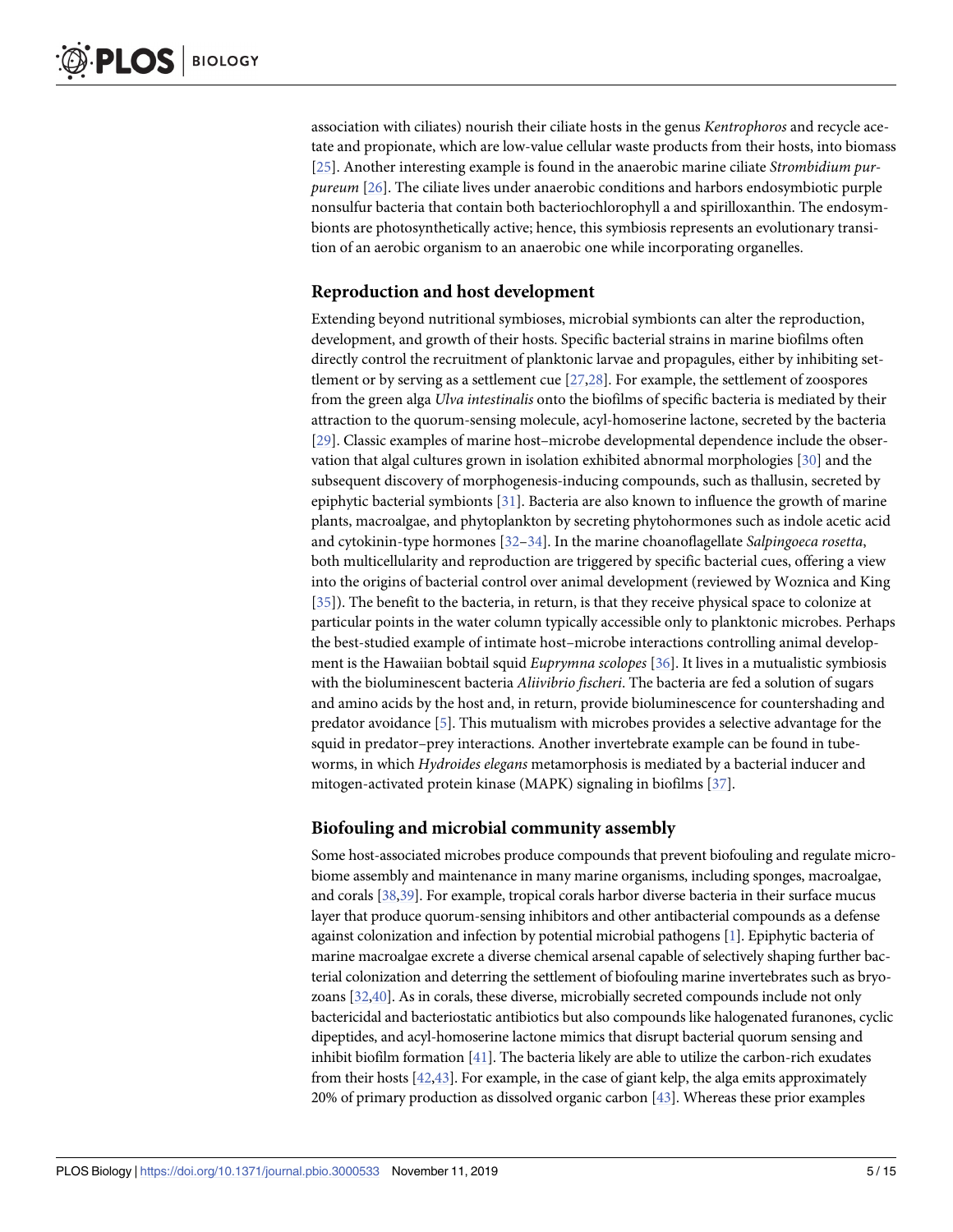<span id="page-5-0"></span>illustrate how the microbiomes can protect hosts from surface colonization, a similar phenomenon has also been observed internally in the shipworm *Bankia setacea*, in which symbionts produce a boronated tartrolon antibiotic thought to keep the wood-digesting cecum clear of bacterial foulants [\[44\]](#page-12-0). By producing antimicrobial compounds, these microbes are able to defend their niche space to prevent other organisms from crowding them out.

#### **Biogeochemical cycling**

Host-associated microbiomes also influence biogeochemical cycling within ecosystems with cascading effects on biodiversity and ecosystem processes. For example, microbial symbionts comprise up to 40% of the biomass of their sponge hosts [[45](#page-12-0)]. Through a process termed the "sponge-loop," they convert dissolved organic carbon released by reef organisms into particulate organic carbon that can be consumed by heterotrophic organisms [\[2](#page-10-0)]. Along with the coral–Symbiodiniaceae mutualism, this sponge-bacterial symbiosis helps explain Darwin's paradox, i.e., how highly productive coral reef ecosystems exist within otherwise oligotrophic tropical seas. Some sponge symbionts play a significant role in the marine phosphorus cycle by sequestering nutrients in the form of polyphosphate granules in the tissue of their host [[46](#page-12-0)] and nitrogen cycling, e.g., through nitrification, denitrification, and ammonia oxidation [\[2](#page-10-0)[,39\]](#page-11-0). Many macroalgal-associated bacteria are specifically adapted to degrade complex algal polysaccharides (e.g., fucoidan, porphyran, and laminarin [\[47,48](#page-12-0)]) and modify both the quality and quantity of organic carbon supplied to the ecosystem [[42](#page-12-0),[49](#page-12-0)]. The sulfur-oxidizing gill endosymbionts of lucinid clams contribute to primary productivity through chemosynthesis and facilitate the growth of seagrasses (important foundation species) by lowering sulfide concentrations in tropical sediments [\[50\]](#page-12-0). Gammaproteobacterial symbionts of lucinid clams and stilbonematid nematodes were also recently shown to be capable of nitrogen fixation (bacterial symbiont genomes encode and express nitrogenase genes [\[51\]](#page-12-0)), highlighting the role of symbiotic microbes in nutrient cycling in shallow marine systems.

These examples demonstrate the importance of microbial symbioses for the functioning of ocean ecosystems. Understanding symbioses with this same level of detail in the context of complex communities (i.e., whole microbiomes) remains ripe for exploration and, indeed, requires a more integrated framework from the fields of microbiology, evolutionary biology, community ecology, and oceanography. Individual taxa within the microbiome may help hosts withstand a wide range of environmental conditions, including those predicted under scenarios of climate change. Next, we explore two different avenues of how interdisciplinary collaborations could advance this line of research.

#### **Two example outstanding questions: The influence of microbiomes in a changing ocean**

#### **I. How can host-associated microbiomes influence host adaptation in a changing ocean?**

Global change creates new niches and conditions to which organisms must adapt. Whether and how marine species adapt to change may depend on their microbiomes. Host-associated microbes can be treated as extended host phenotypes if host and microbe show a concerted adaptive response [\[17\]](#page-10-0). Geological events have played central roles in driving evolution [\[52\]](#page-12-0). Studying them can provide great insight into the processes of adaptive evolution [[53](#page-12-0)]. The formation of the Isthmus of Panamá, for example, represents a natural evolutionary experiment. Until relatively recently (on a geological time scale), the Tropical Eastern Pacific (TEP) and Caribbean Sea were connected, and marine life could mix freely [[54,55\]](#page-12-0). Before the Isthmus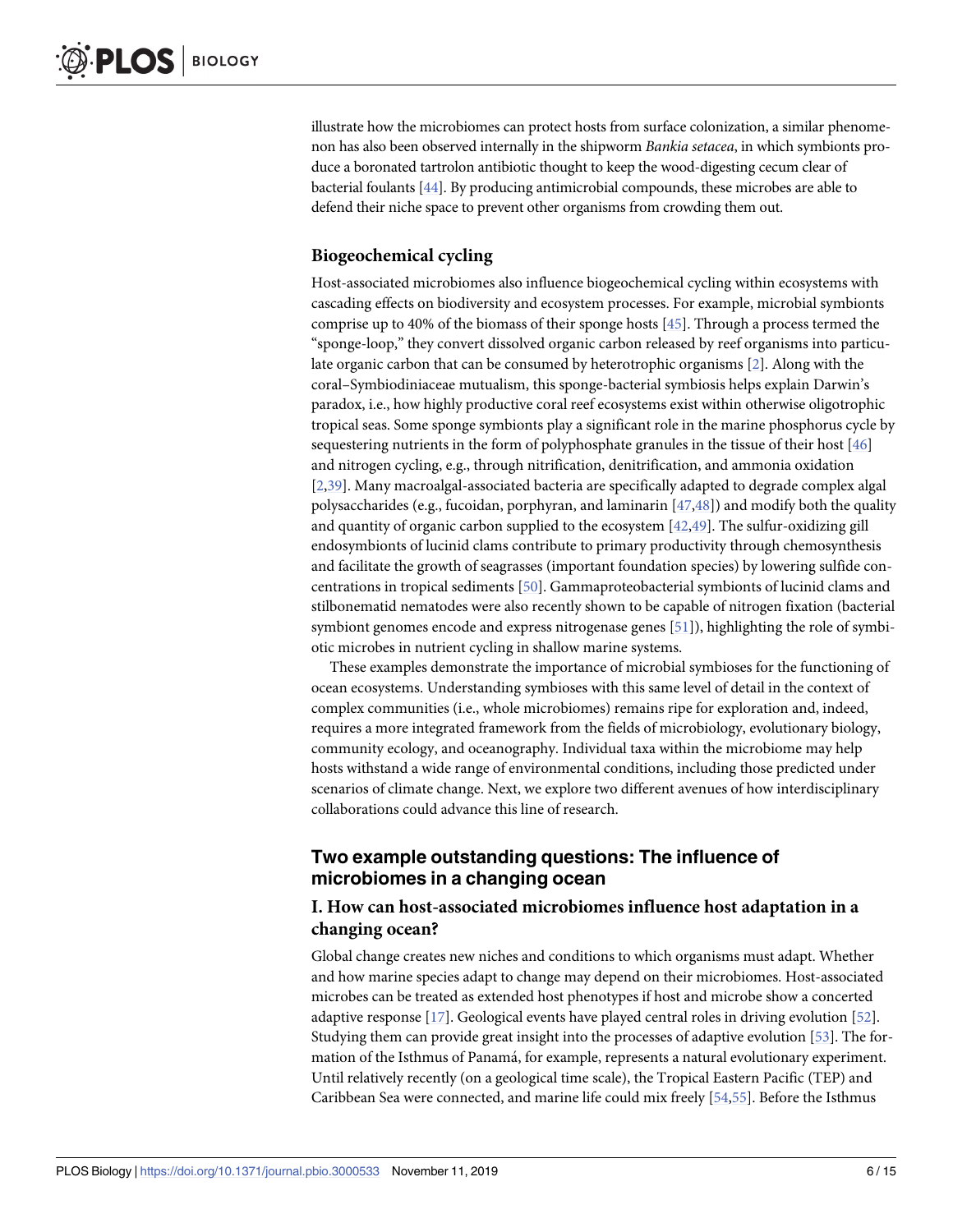<span id="page-6-0"></span>formed, the Caribbean and the TEP shared a homogenous, nutrient-rich biotic realm [\[54\]](#page-12-0). Over millions of years, the rising land bridge blocked interoceanic currents, causing the Caribbean to become oligotrophic and allowing the great tracts of reefs and seagrasses we know today to proliferate [[56](#page-12-0)]. Conversely, the Pacific coast continued to be dominated by nutrientrich ecosystems [\[57,58](#page-12-0)], and reefs remain rare and seagrasses all but nonexistent. Within this major environmental and ecological divergence, once-contiguous populations became isolated and followed distinct eco-evolutionary paths [[55](#page-12-0)]. Today, all major groups (except corals) have representative species pairs that were split by the Isthmus, and most have examples distributed across their respective clades [\[55,59\]](#page-12-0). The Isthmus system therefore offers a remarkable opportunity to explore drivers and processes of speciation, diversification, and adaptation with a replicated suite of taxonomic and functional host–microbiome assemblages, often with wellcalibrated phylogenetic support [\(Fig](#page-7-0) 1). We can explore questions of parallel versus differential evolution between hosts and their microbiomes, reveal general processes of adaptive evolution (e.g., loss/gain of genes in microbial genomes), and unveil the relative contribution of vertical and horizontal transmission in marine host communities [[60](#page-12-0)].

Vertical transmission of symbiotic microbes to the offspring is expected to stabilize the association between a given host and microbe, thereby making phenotypic traits of the host– microbe interaction potentially heritable. This stabilization could, in turn, drive adaptive evolution of host–microbe interactions if it allows host populations to adapt to new ecological niches or persist in a changing environment [[15](#page-10-0)[,61\]](#page-12-0). In contrast, horizontal transmission of symbiotic microbes generally requires some form of selective host filtering of beneficial symbionts and/or host sanctioning of detrimental symbionts and cheaters in order to align host and microbial interests and coordinate their adaptive responses [\[62\]](#page-12-0). Indeed, some corals can expulse their Symbiodiniaceae algal symbionts in exchange for a set that is better adapted to a given condition [\[63\]](#page-13-0). Consequently, horizontally acquired symbionts have more opportunity to exchange genes with environmental and/or free-living conspecifics and can thereby increase their adaptive potential [[64](#page-13-0)]. The acquisition of novel symbionts has been postulated as a form of phenotypic plasticity that could potentially assist foundational seagrass and macroalgal species acclimatize to a changing climate [\[65\]](#page-13-0). Studying taxonomic, genomic, and functional microbial compositions in combination with the phylogenies and habitats of their hosts either side of the Isthmus will help identify which microbes are tightly associated with the host, their mode of transmission, and their genomic features [\[66,67](#page-13-0)]. The Isthmus system is not an isolated example. The relatively recent emergence of oceanic islands (e.g., Marquesas, Hawai'i, or the Galapagos Islands), for example, can be used to reveal processes of coevolution in marine hosts and their associated microbes [\[68\]](#page-13-0). Indeed, natural events like these have been instrumental in resolving ecological and evolutionary processes in multicellular life. So long as testable predictions and hypotheses are constructed, we propose they can offer significant insights into host–microbiome assemblage evolution and ecosystem functions.

#### **II. How can we use marine host-associated microbiomes to inform conservation?**

Human activities are directly affecting the composition of natural microbiomes. Examples include the introduction of pathogens as well as non-native species and their microbial symbionts [[69](#page-13-0)] and environmental contamination with antimicrobials in offshore farms [[70](#page-13-0)]. Conventional aquaculture practices can promote high numbers of diverse bacteria on farmed hosts (some of them symbionts and some pathogens), that, in combination with the use of antibiotics, can develop into hotspots for horizontal gene transfer [\[71\]](#page-13-0) and consequent dissemination of antibiotic resistance [\[70\]](#page-13-0). The composition of host-associated microbiomes may also be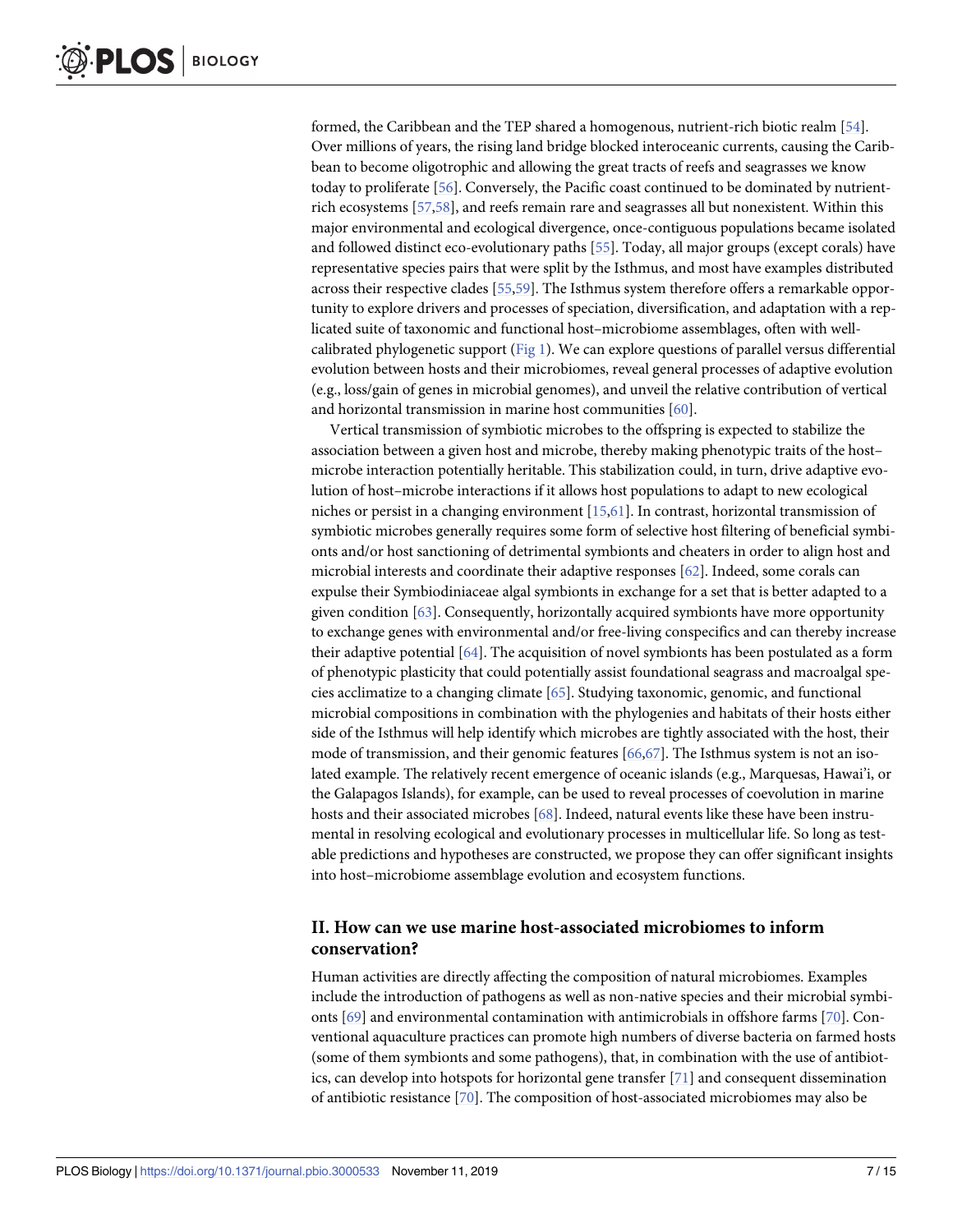<span id="page-7-0"></span>

[Fig](#page-6-0) 1. The formation of the Isthmus of Panamá split an ocean into two, creating a natural experiment to explore **general processes of host–microbe evolution.** (A) Panmictic populations of hosts and their microbiomes living under similar environmental conditions became (B) physically isolated when the land bridge formed between North and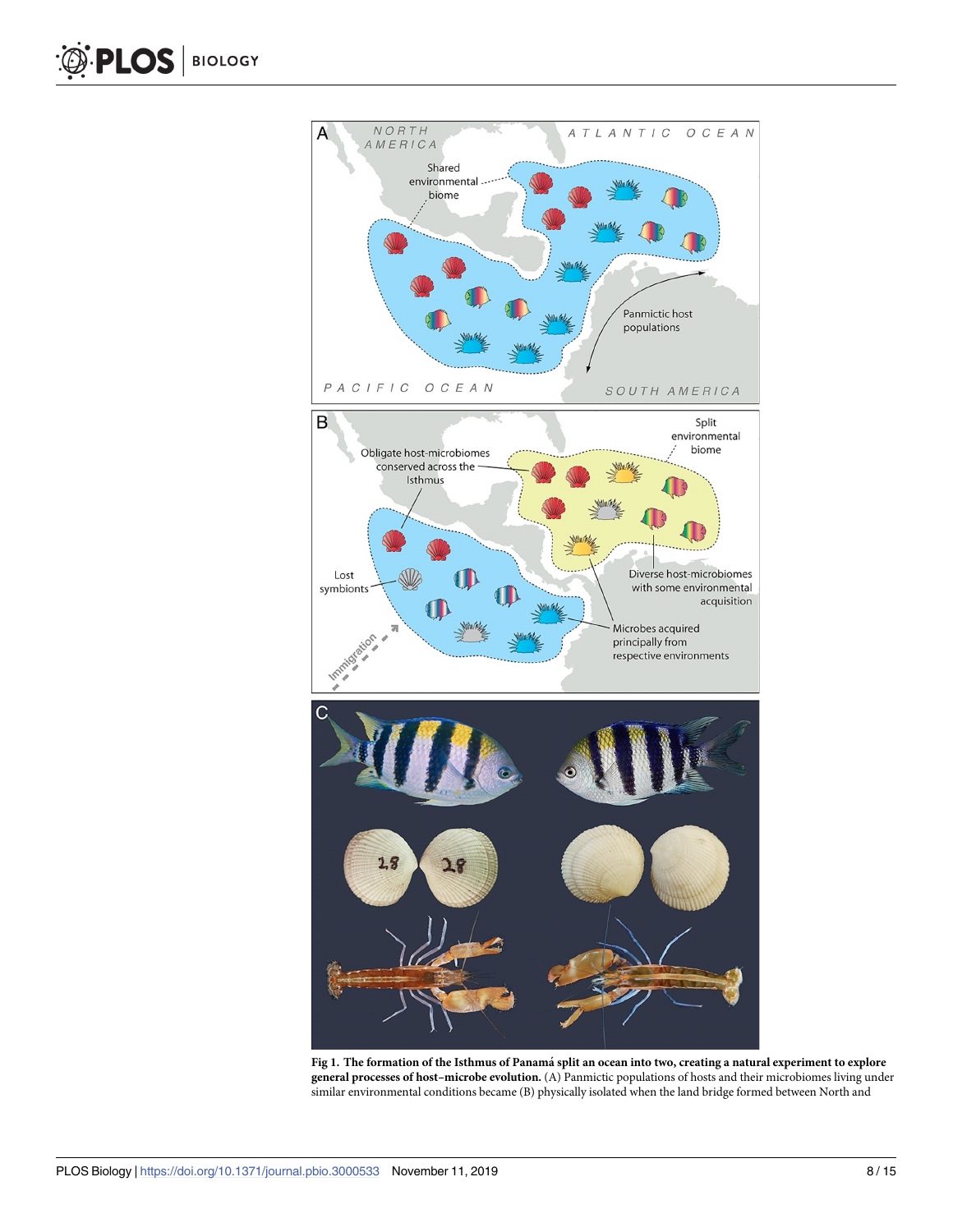<span id="page-8-0"></span>South America. Well-calibrated phylogenetic data are available for marine animal hosts such as clams, fishes, porcelain crabs, snapping shrimps, and urchins. (C) Example of sister species isolated by the Isthmus of Panamá (left: Eastern Pacific, right: Caribbean): fish, *Abudefduf saxatilis* and *Abudefduf troschelii*; clams, *Ctena mexicana* and *Ctena distinguenda*; and shrimps, *Alpheus panamensis* and *Alpheus formosus*. *Photo credit*: *fish*, *Ross Robertson* (A. saxatilis) *and Ettore Balocchi* (A. troschelii); *clams*, *Laetitia G*. *E*. *Wilkins and Benedict Yuen; shrimps*, *Arthur Anker*.

<https://doi.org/10.1371/journal.pbio.3000533.g001>

modified by other stressors, such as elevated seawater temperatures associated with global climate change or the locally discharged water from power plants [\[72\]](#page-13-0), oil spills [[73](#page-13-0)], and contamination with heavy metals from mining activities [[74](#page-13-0)], with potential effects on host biology. Microbial-based mitigation strategies can be focused on specific contaminants or threats (e.g., oil-degrading bacteria, heavy metal immobilization, biological control of pathogens) or more broadly, based on the maintenance or improvement of the host health. For example, corals exposed to high temperatures were significantly more resistant to bleaching when inoculated with a consortium of microorganisms isolated from native healthy host corals [\[75\]](#page-13-0). Jin Song and colleagues (2019) summarized and discussed examples of successful probiotics used to promote animal health and conservation in the wild [[76\]](#page-13-0). Such mitigation strategies, like these that make use of host-associated microbiomes by direct bioaugmentation (i.e., enriching the environment with specific microbes) or through the biostimulation of specific metabolisms to enhance host resistance and recovery, are promising but remain rare and in their infancy.

Effective microbially based mitigation will benefit from a thorough understanding of the identity and physiology of beneficial microbes and the attributes of healthy microbiomes, although microbial mitigation via bioaugmentation may only be effective for horizontally acquired symbionts. To this end, during the most successful trials of microbiome engineering, scientists have considered niche-specific traits and the manipulation of stable and native groups rather than the use of generic microbial cocktails [[77](#page-13-0)]. Nevertheless, manipulative approaches can succeed even without knowing the detailed mechanisms a priori, as long as a rigorous experimental design is applied, which can eventually lead to the discovery of key strains and mechanisms [\[39](#page-11-0)[,78\]](#page-13-0).

From the perspective of applied ecosystem recovery, the most promising focal organisms for such bioaugmentation projects are keystone and foundational organisms and their associated microbiomes, as such efforts can cascade throughout the ecosystem by enhancing recovery of the central food source and biological niche within the habitat. Thus, efforts to quantify and compare the net effects of microbiome functions across multiple hosts and contexts (e.g., health status, life stage, and habitat) are critical to advancing our understanding of the roles of microbiomes for threatened hosts and ecosystems [[19](#page-10-0),[79](#page-13-0)]. The fact that there are microbiomes specific to different developmental stages in tropical corals suggests that microbiomes may serve distinct, specific roles throughout host life cycles [\[80\]](#page-13-0). Environmental stressors can compromise or eliminate mutualistic microbe species that need to be replaced by beneficial, or at least neutral, microbes to passively prevent the spread of diseases. Incubation experiments and mesocosm setups are urgently needed to study the individual and interactive effects of increasingly common disturbances such as increased temperature, changes in partial pressure of carbon dioxide and acidification, nutrient enrichment, and physical damage on foundation and keystone species' microbiomes [[81](#page-13-0)]. The main goal for future studies of microbiomes in conservation biology is understanding the degree to which important functional roles can be maintained in nonoptimal environmental conditions and whether diverse communities of transient microbes may allow hosts to broaden their realized ecological niche [\[82,](#page-13-0)[83\]](#page-14-0). Describing and understanding the organizing principles of microbiome assembly and maintenance is critical for developing effective microbial-based mitigation strategies [[84,85\]](#page-14-0). Studying shifts in microbiome taxonomic composition and functional diversity in organisms that experience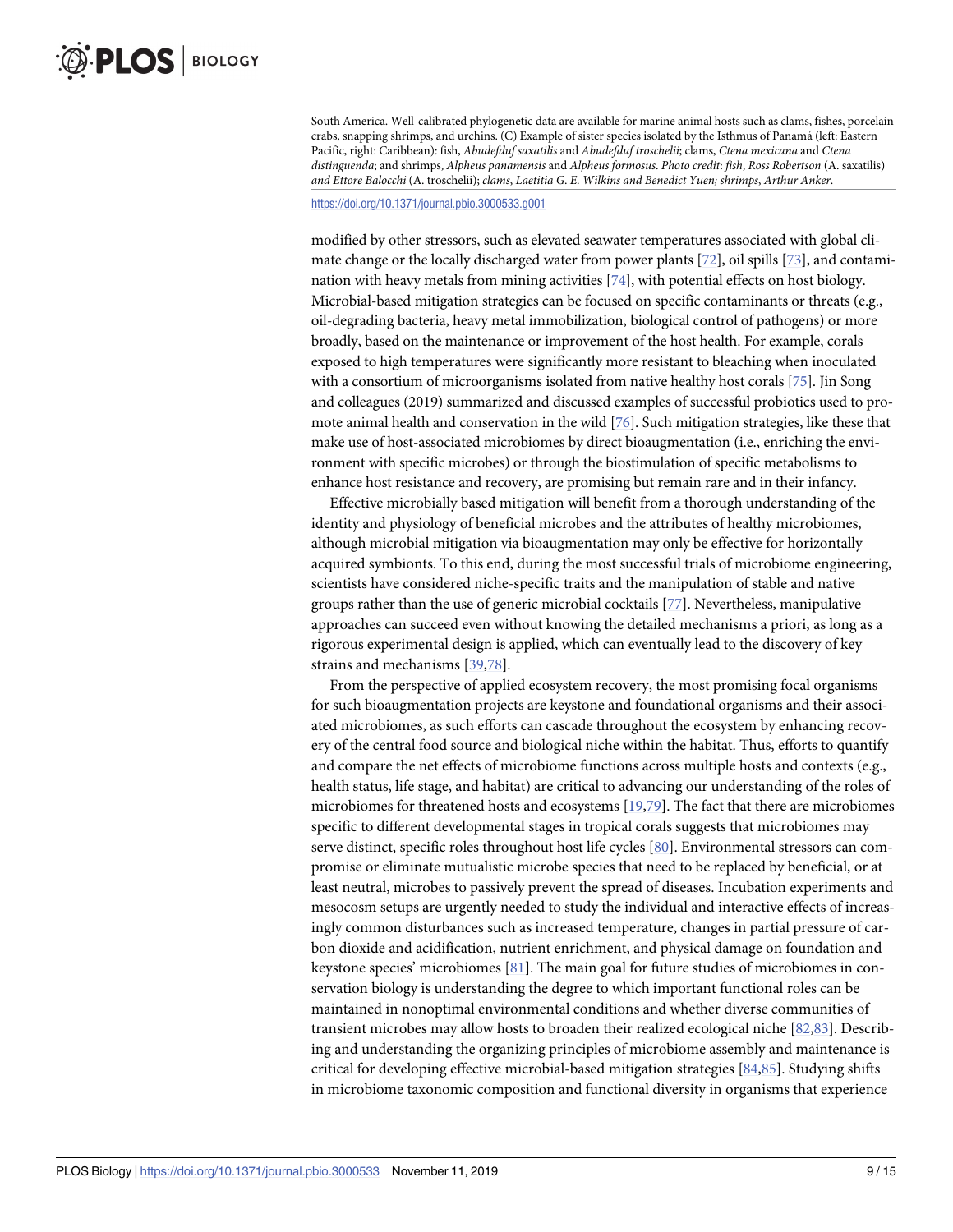<span id="page-9-0"></span>drastic seasonal or thermal shifts (e.g., temperate organisms or species living in intertidal zones) will help identify these principles [[86,87\]](#page-14-0). For example, the microbiome of the temperate coral *Astrangia poculata* resembles a diseased tropical coral microbiome in the winter months, during host quiescence, and it transitions in the spring to a community dominated by taxa that continue to be present throughout the year [\[88\]](#page-14-0). This seasonal shift represents an opportunity to identify the molecular basis of microbiome assembly within an animal host. Such complex interactions among microbial species and their hosts can be informed by theory and empirical generalizations in community ecology developed primarily from studies of macroorganisms, including succession, community assembly, metacommunities, multitrophic interactions, disturbance, and restoration [\[84–86](#page-14-0)].

#### **Integration of information across hosts for an ecosystem-level understanding of the roles of microbial symbionts**

Future progress in microbial symbioses research—and, indeed, in our understanding of ecosystem functioning generally—depends on adopting a microbiome perspective and expanding the scope of inquiry beyond single host taxa. First, this will require a broad comparative approach to identify similarities and differences across marine host species within a phylogenetic framework, especially with respect to their physiologies, microbiome profiles, and habitat distributions. Second, studies of terrestrial hosts and microbiomes can inform research priorities and generate hypotheses to be tested in marine environments [\[61,](#page-12-0)[89](#page-14-0)]. Thus, we see great value in building a framework of broad collaborative networks. Collaborative efforts are more sustainable, and ultimately more productive, if we credit online resource generators, share data and workflows, and acknowledge others [\[90\]](#page-14-0).

Identifying the factors that promote the contribution of microbial symbionts to host adaptability is fundamentally important to understanding ecological and evolutionary processes as well as predicting the response of populations, species, and communities to a changing environment. Key events (e.g., formation of the Isthmus of Panamá) can provide model systems to test hypotheses about the roles of marine host-associated microbiomes for ecosystem functioning. The biggest payback will likely come from a focus on taxa that have disproportionately large roles in the ecosystem, including dominant, foundational, and keystone species. We recommend special focus on how horizontally transferred microbes play critical roles in the hosts' ability to respond to environmental change because we predict that these types of symbionts may be able to adapt quicker than their vertically transmitted counterparts. Together, these research directions will enhance our ability to predict how climate change, invasion by non-native species, food web disruption, and environmental contamination will affect species and inform practical strategies for directly assisting marine conservation in novel ways. For example, understanding the influence of the microbiome on host development and function will ultimately help prioritize management decision.

#### **Acknowledgments**

We thank the Gordon and Betty Moore Foundation and the Smithsonian Tropical Research Institute in Panama´ for facilitating the #istmobiome workshop ([https://istmobiome.net](https://istmobiome.net/)) where we initiated this article. We are especially thankful to Urania Gonzales, Plinio Gondola, and Fabiola Jenkins for organizing and facilitating this workshop. We also thank other workshop participants including Rachel Collin (ORCID: 0000-0001-5103-4460), Ross Robertson (ORCID: 0000-0003-3972-149X), Jarrod Scott, Jennifer McMillan, and Jon Kaye (ORCID: 0000-0002-3653-4253) for seminal discussions.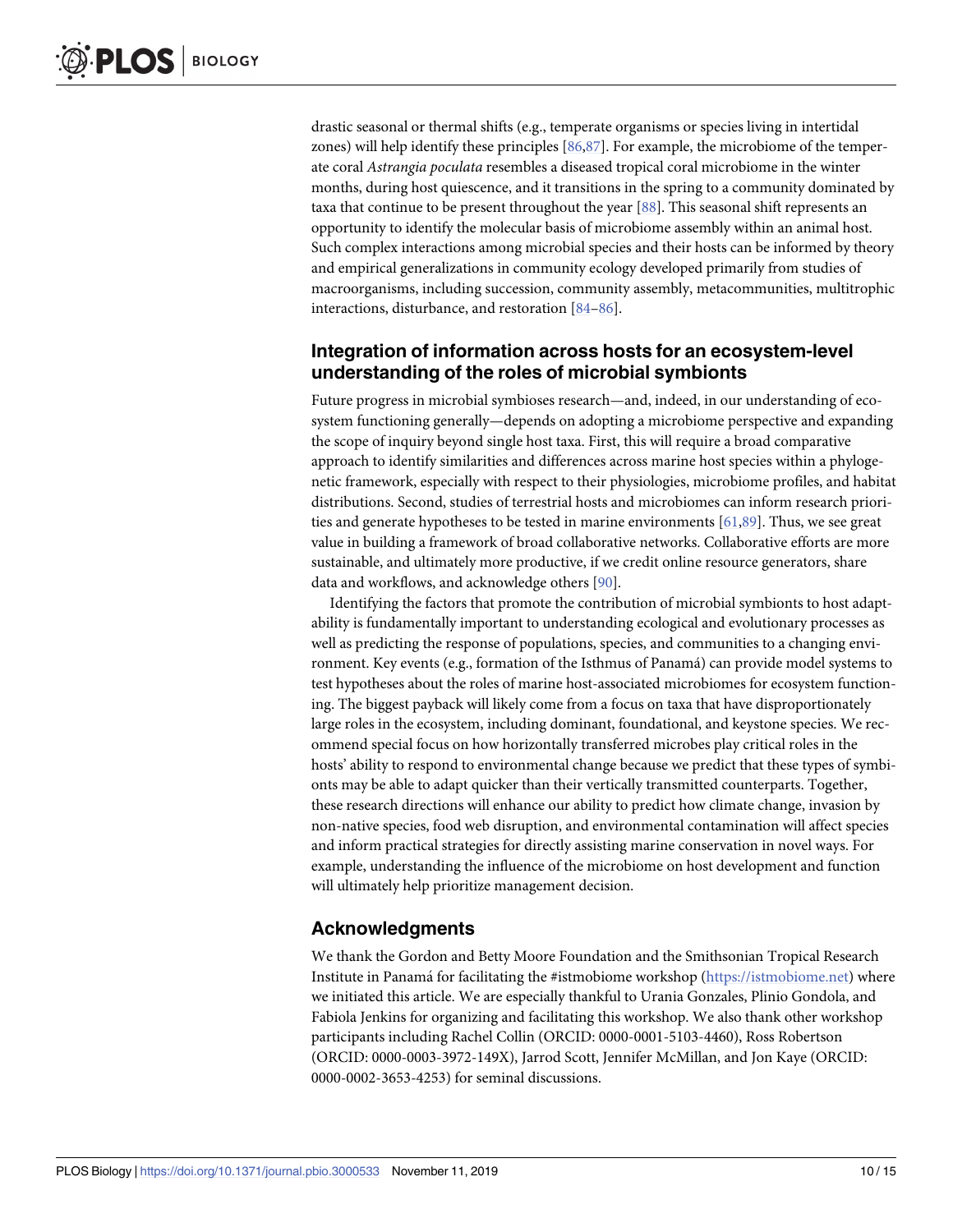#### <span id="page-10-0"></span>**References**

- **[1](#page-2-0).** Krediet CJ, Ritchie KB, Paul VJ, Teplitski M. Coral-associated micro-organisms and their roles in promoting coral health and thwarting diseases. Proc Biol Sci. 2013; 280: 2012.2328. [https://doi.org/10.](https://doi.org/10.1098/rspb.2012.2328) [1098/rspb.2012.2328](https://doi.org/10.1098/rspb.2012.2328) PMID: [23363627](http://www.ncbi.nlm.nih.gov/pubmed/23363627)
- **[2](#page-2-0).** Webster NS, Thomas T. The Sponge Hologenome. mBio. 2016; 7: e00135–16. [https://doi.org/10.1128/](https://doi.org/10.1128/mBio.00135-16) [mBio.00135-16](https://doi.org/10.1128/mBio.00135-16) PMID: [27103626](http://www.ncbi.nlm.nih.gov/pubmed/27103626)
- **[3](#page-2-0).** Distel DL, DeLong EF, Waterbury JB. Phylogenetic characterization and in situ localization of the bacterial symbiont of shipworms (Teredinidae: Bivalvia) by using 16S rRNA sequence analysis and oligodeoxynucleotide probe hybridization. Appl Environ Microbiol. 1991; 57: 2376–2382. [https://www.ncbi.](https://www.ncbi.nlm.nih.gov/pubmed/1722662) [nlm.nih.gov/pubmed/1722662](https://www.ncbi.nlm.nih.gov/pubmed/1722662) PMID: [1722662](http://www.ncbi.nlm.nih.gov/pubmed/1722662)
- **4.** Ruehland C, Blazejak A, Lott C, Loy A, Erséus C, Dubilier N. Multiple bacterial symbionts in two species of co-occurring gutless oligochaete worms from Mediterranean Sea grass sediments. Environ Microbiol. 2018; 10: 3404–3416. <https://doi.org/10.1111/j.1462-2920.2008.01728.x> PMID: [18764872](http://www.ncbi.nlm.nih.gov/pubmed/18764872)
- **[5](#page-2-0).** Nyholm SV, McFall-Ngai MJ. The winnowing: Establishing the squid–vibrio symbiosis. Nat Rev Microbiol. 2004; 2: 632–642. <https://doi.org/10.1038/nrmicro957> PMID: [15263898](http://www.ncbi.nlm.nih.gov/pubmed/15263898)
- **[6](#page-2-0).** Hammer TJ, Sanders JG, Fierer N. Not all animals need a microbiome. FEMS Microbiol Lett. 2019; 366: fnz117. <https://doi.org/10.1093/femsle/fnz117> PMID: [31132110](http://www.ncbi.nlm.nih.gov/pubmed/31132110)
- **[7](#page-1-0).** Tipton L, Darcy JL, Hynson NA. A developing symbiosis: Enabling cross-talk between ecologists and microbiome scientists. Front Microbiol. 2019; 10: 292. <https://doi.org/10.3389/fmicb.2019.00292> PMID: [30842763](http://www.ncbi.nlm.nih.gov/pubmed/30842763)
- **[8](#page-1-0).** Apprill A. Marine animal microbiomes: Toward understanding host–microbiome interactions in a changing ocean. Front Mar Sci. 2017; 4. <https://doi.org/10.3389/fmars.2017.00222>
- **[9](#page-3-0).** McFall-Ngai M, Hadfield MG, Bosch TCG, Carey HV, Domazet-Lošo T, Douglas AE, et al. Animals in a bacterial world, a new imperative for the life sciences. Proc Natl Acad Sci U S A. 2013; 110: 3229–3236. <https://doi.org/10.1073/pnas.1218525110> PMID: [23391737](http://www.ncbi.nlm.nih.gov/pubmed/23391737)
- **[10](#page-2-0).** Webster NS, Taylor MW. Marine sponges and their microbial symbionts: love and other relationships. Environ Microbiol. 2012; 14: 335–346. <https://doi.org/10.1111/j.1462-2920.2011.02460.x> PMID: [21443739](http://www.ncbi.nlm.nih.gov/pubmed/21443739)
- **[11](#page-2-0).** Azam F, Worden AZ. Oceanography. Microbes, molecules, and marine ecosystems. Science. 2004; 303: 1622–1624. <https://doi.org/10.1126/science.1093892> PMID: [15016987](http://www.ncbi.nlm.nih.gov/pubmed/15016987)
- **[12](#page-2-0).** Cavicchioli R, Ripple WJ, Timmis KN, Azam F, Bakken LR, Baylis M, et al. Scientists' warning to humanity: microorganisms and climate change. Nat Rev Microbiol. 2019; 17: 569–586. [https://doi.org/](https://doi.org/10.1038/s41579-019-0222-5) [10.1038/s41579-019-0222-5](https://doi.org/10.1038/s41579-019-0222-5) PMID: [31213707](http://www.ncbi.nlm.nih.gov/pubmed/31213707)
- **[13](#page-3-0).** Duffy JE, Godwin CM, Cardinale BJ. Biodiversity effects in the wild are common and as strong as key drivers of productivity. Nature. 2017; 549: 261–264. <https://doi.org/10.1038/nature23886> PMID: [28869964](http://www.ncbi.nlm.nih.gov/pubmed/28869964)
- **[14](#page-2-0).** Cardinale BJ, Duffy JE, Gonzalez A, Hooper DU, Perrings C, Venail P, et al. Biodiversity loss and its impact on humanity. Nature. 2012; 486: 59–67. <https://doi.org/10.1038/nature11148> PMID: [22678280](http://www.ncbi.nlm.nih.gov/pubmed/22678280)
- **[15](#page-3-0).** Gould AL, Zhang V, Lamberti L, Jones EW, Obadia B, Korasidis N, et al. Microbiome interactions shape host fitness. Proc Natl Acad Sci U S A. 2018; 115: 11951–11960. [https://doi.org/10.1073/pnas.](https://doi.org/10.1073/pnas.1809349115) [1809349115](https://doi.org/10.1073/pnas.1809349115) PMID: [30510004](http://www.ncbi.nlm.nih.gov/pubmed/30510004)
- **[16](#page-3-0).** Seemann J, Yingst A, Stuart-Smith RD, Edgar GJ, Altieri AH. The importance of sponges and mangroves in supporting fish communities on degraded coral reefs in Caribbean Panama. PeerJ. 2018; 6: e4455. <https://doi.org/10.7717/peerj.4455> PMID: [29610704](http://www.ncbi.nlm.nih.gov/pubmed/29610704)
- **[17](#page-3-0).** O'Brien PA, Webster NS, Miller DJ, Bourne DG. Host-microbe coevolution: applying evidence from model systems to complex marine invertebrate holobionts. mBio. 2019; 10: 02241–18. [http://dx.doi.org/](http://dx.doi.org/10.1128/mBio.02241-18) [10.1128/mBio.02241-18](http://dx.doi.org/10.1128/mBio.02241-18)
- **[18](#page-3-0).** Croft MT, Lawrence AD, Raux-Deery E, Warren MJ, Smith AG. Algae acquire vitamin B12 through a symbiotic relationship with bacteria. Nature. 2005; 438: 90–93. <https://doi.org/10.1038/nature04056> PMID: [16267554](http://www.ncbi.nlm.nih.gov/pubmed/16267554)
- **[19](#page-3-0).** Quigley KM, Bay LK, Willis BL. Leveraging new knowledge of Symbiodinium community regulation in corals for conservation and reef restoration. Mar Ecol Prog Ser. 2018; 600: 245–253. [https://doi.org/10.](https://doi.org/10.3354/meps12652) [3354/meps12652](https://doi.org/10.3354/meps12652)
- **[20](#page-3-0).** Baker DM, Freeman CJ, Wong JCY, Fogel ML, Knowlton N. Climate change promotes parasitism in a coral symbiosis. ISME J. 2018; 12: 921–930. <https://doi.org/10.1038/s41396-018-0046-8> PMID: [29379177](http://www.ncbi.nlm.nih.gov/pubmed/29379177)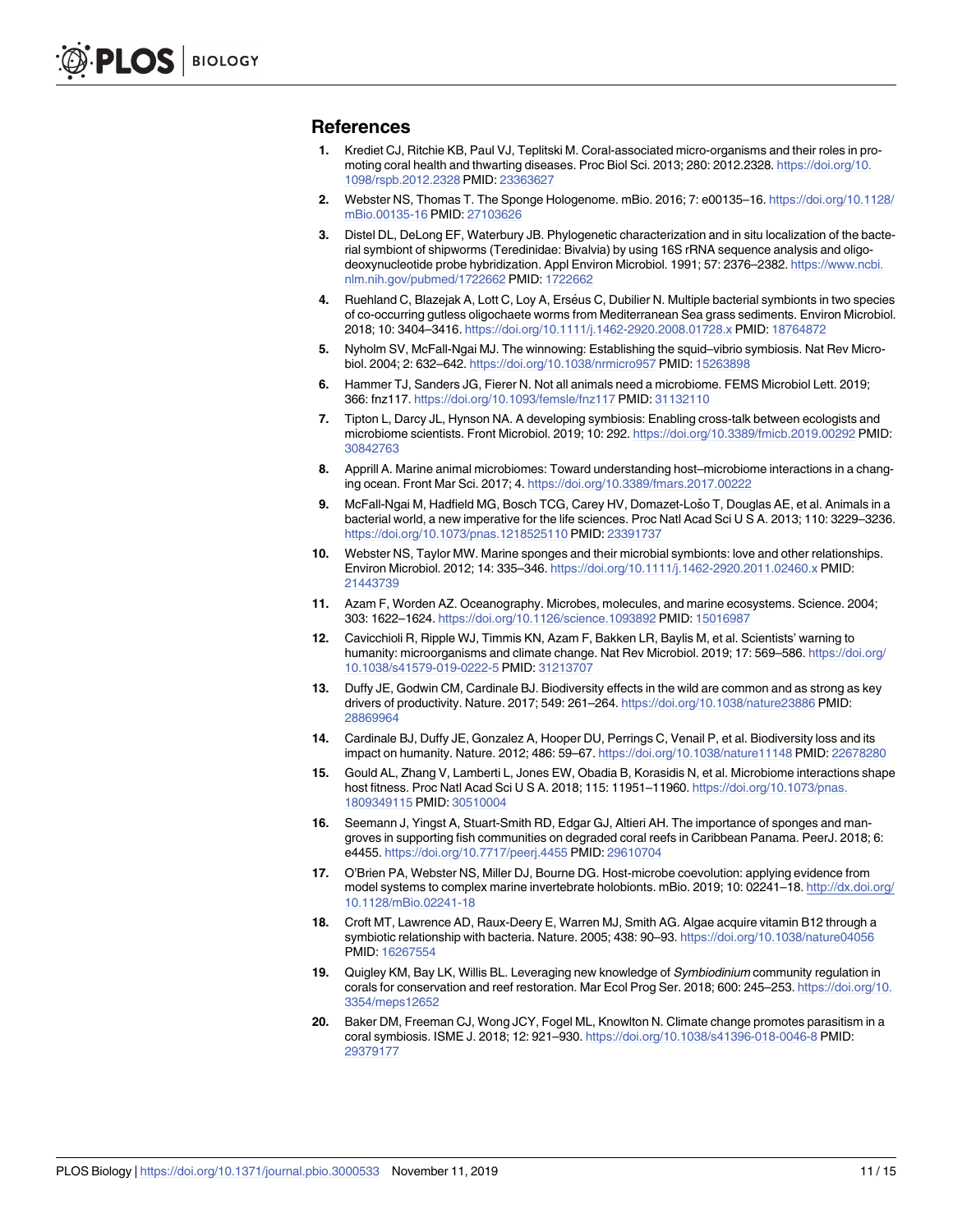- <span id="page-11-0"></span>**[21](#page-3-0).** Ngugi DK, Miyake S, Cahill M, Vinu M, Hackmann TJ, Blom J, et al. Genomic diversification of giant enteric symbionts reflects host dietary lifestyles. Proc Natl Acad Sci U S A. 2017; 114: 7592–7601. <https://doi.org/10.1073/pnas.1703070114> PMID: [28835538](http://www.ncbi.nlm.nih.gov/pubmed/28835538)
- **[22](#page-3-0).** Hoey AS, Bellwood DR. Limited functional redundancy in a high diversity system: Single species dominates key ecological process on coral reefs. Ecosystems. 2009; 12: 1316–1328. [https://doi.org/10.](https://doi.org/10.1007/s10021-009-9291-z) [1007/s10021-009-9291-z](https://doi.org/10.1007/s10021-009-9291-z)
- **[23](#page-3-0).** Nowack ECM, Melkonian M. Endosymbiotic associations within protists. Philos Trans R Soc Lond B Biol Sci. 2010; 365: 699–712. <https://doi.org/10.1098/rstb.2009.0188> PMID: [20124339](http://www.ncbi.nlm.nih.gov/pubmed/20124339)
- **[24](#page-3-0).** Higgs ND, Newton J, Attrill MJ. Caribbean spiny lobster fishery is underpinned by trophic subsidies from chemosynthetic primary production. Curr Biol. 2016; 26: 3393–3398. [https://doi.org/10.1016/j.cub.](https://doi.org/10.1016/j.cub.2016.10.034) [2016.10.034](https://doi.org/10.1016/j.cub.2016.10.034) PMID: [27939312](http://www.ncbi.nlm.nih.gov/pubmed/27939312)
- **[25](#page-4-0).** Seah BKB, Antony CP, Huettel B, Zarzycki J, Schada von Borzyskowski L, Erb TJ, et al. Sulfur-oxidizing symbionts without canonical genes for autotrophic CO fixation. mBio. 2019; 10: e01112–19. [https://doi.](https://doi.org/10.1128/mBio.01112-19) [org/10.1128/mBio.01112-19](https://doi.org/10.1128/mBio.01112-19) PMID: [31239380](http://www.ncbi.nlm.nih.gov/pubmed/31239380)
- **[26](#page-4-0).** Gast RJ, Sanders RW, Caron DA. Ecological strategies of protists and their symbiotic relationships with prokaryotic microbes. Trends Microbiol. 2009; 17: 563–569. <https://doi.org/10.1016/j.tim.2009.09.001> PMID: [19828317](http://www.ncbi.nlm.nih.gov/pubmed/19828317)
- **[27](#page-4-0).** Huang Y, Callahan S, Hadfield MG. Recruitment in the sea: Bacterial genes required for inducing larval settlement in a polychaete worm. Sci Rep. 2012; 2: 228. <https://doi.org/10.1038/srep00228> PMID: [22355742](http://www.ncbi.nlm.nih.gov/pubmed/22355742)
- **[28](#page-4-0).** Morris MM, Haggerty JM, Papudeshi BN, Vega AA, Edwards MS, Dinsdale EA. Nearshore pelagic microbial community abundance affects recruitment success of Giant Kelp, Macrocystis pyrifera. Front Microbiol. 2016; 7: 1–12. <https://doi.org/10.3389/fmicb.2016.00001> PMID: [26834723](http://www.ncbi.nlm.nih.gov/pubmed/26834723)
- **[29](#page-4-0).** Wheeler GL, Tait K, Taylor A, Brownlee C, Joint I. Acyl-homoserine lactones modulate the settlement rate of zoospores of the marine alga Ulva intestinalis via a novel chemokinetic mechanism. Plant Cell Environ. 2006; 29: 608–618. <https://doi.org/10.1111/j.1365-3040.2005.01440.x> PMID: [17080611](http://www.ncbi.nlm.nih.gov/pubmed/17080611)
- **[30](#page-4-0).** Provasoli L, Pintner IJ. Bacteria induced polymorphism in an axenic laboratory strain of Ulva lactuca (Chlorophyceae). J Phycol. 1980; 16: 196–201. <https://doi.org/10.1111/j.1529-8817.1980.tb03019.x>
- **[31](#page-4-0).** Matsuo Y. Isolation of an algal morphogenesis inducer from a marine bacterium. Science. 2005; 307: 1598–1598. <https://doi.org/10.1126/science.1105486> PMID: [15761147](http://www.ncbi.nlm.nih.gov/pubmed/15761147)
- **[32](#page-4-0).** Goecke F, Labes A, Wiese J, Imhoff J. Chemical interactions between marine macroalgae and bacteria. Mar Ecol Prog Ser. 2010; 409: 267–299. <https://doi.org/10.3354/meps08607>
- **33.** Amin SA, Hmelo LR, van Tol HM, Durham BP, Carlson LT, Heal KR, et al. Interaction and signaling between a cosmopolitan phytoplankton and associated bacteria. Nature. 2015; 522: 98–101. [https://](https://doi.org/10.1038/nature14488) [doi.org/10.1038/nature14488](https://doi.org/10.1038/nature14488) PMID: [26017307](http://www.ncbi.nlm.nih.gov/pubmed/26017307)
- **[34](#page-4-0).** Celdrán D, Espinosa E, Sánchez-Amat A, Marín A. Effects of epibiotic bacteria on leaf growth and epiphytes of the seagrass Posidonia oceanica. Mar Ecol Prog Ser. 2012; 456: 21–27. [https://doi.org/10.](https://doi.org/10.3354/meps09672) [3354/meps09672](https://doi.org/10.3354/meps09672)
- **[35](#page-4-0).** Woznica A, King N. Lessons from simple marine models on the bacterial regulation of eukaryotic development. Curr Opin Microbiol. 2018; 43: 108–116. <https://doi.org/10.1016/j.mib.2017.12.013> PMID: [29331767](http://www.ncbi.nlm.nih.gov/pubmed/29331767)
- **[36](#page-4-0).** McFall-Ngai MJ. The importance of microbes in animal development: Lessons from the squid-vibrio symbiosis. Annu Rev Microbiol. 2014; 68: 177–194. [https://doi.org/10.1146/annurev-micro-091313-](https://doi.org/10.1146/annurev-micro-091313-103654) [103654](https://doi.org/10.1146/annurev-micro-091313-103654) PMID: [24995875](http://www.ncbi.nlm.nih.gov/pubmed/24995875)
- **[37](#page-4-0).** Shikuma NJ, Antoshechkin I, Medeiros JM, Pilhofer M, Newman DK. Stepwise metamorphosis of the tubeworm Hydroides elegans is mediated by a bacterial inducer and MAPK signaling. Proc Natl Acad Sci U S A. 2016; 113: 10097–10102. <https://doi.org/10.1073/pnas.1603142113> PMID: [27551098](http://www.ncbi.nlm.nih.gov/pubmed/27551098)
- **[38](#page-4-0).** Krediet CJ, Carpinone EM, Ritchie KB, Teplitski M. Characterization of the gacA-dependent surface and coral mucus colonization by an opportunistic coral pathogen Serratia marcescens. FEMS Microbiol Ecol. 2013; 84: 290–301. <https://doi.org/10.1111/1574-6941.12064> PMID: [23278392](http://www.ncbi.nlm.nih.gov/pubmed/23278392)
- **[39](#page-4-0).** Pita L, Rix L, Slaby BM, Franke A, Hentschel U. The sponge holobiont in a changing ocean: From microbes to ecosystems. Microbiome. 2018; 6: 46. <https://doi.org/10.1186/s40168-018-0428-1> PMID: [29523192](http://www.ncbi.nlm.nih.gov/pubmed/29523192)
- **[40](#page-4-0).** Steinberg PD, De Nys R. Chemical mediation of colonization of seaweed surfaces. J Phycol. 2002; 38: 621–629. <https://doi.org/10.1046/j.1529-8817.2002.02042.x>
- **[41](#page-4-0).** Dobretsov S, Abed RMM, Teplitski M. Mini-review: Inhibition of biofouling by marine microorganisms. Biofouling. 2013; 29: 423–441. <https://doi.org/10.1080/08927014.2013.776042> PMID: [23574279](http://www.ncbi.nlm.nih.gov/pubmed/23574279)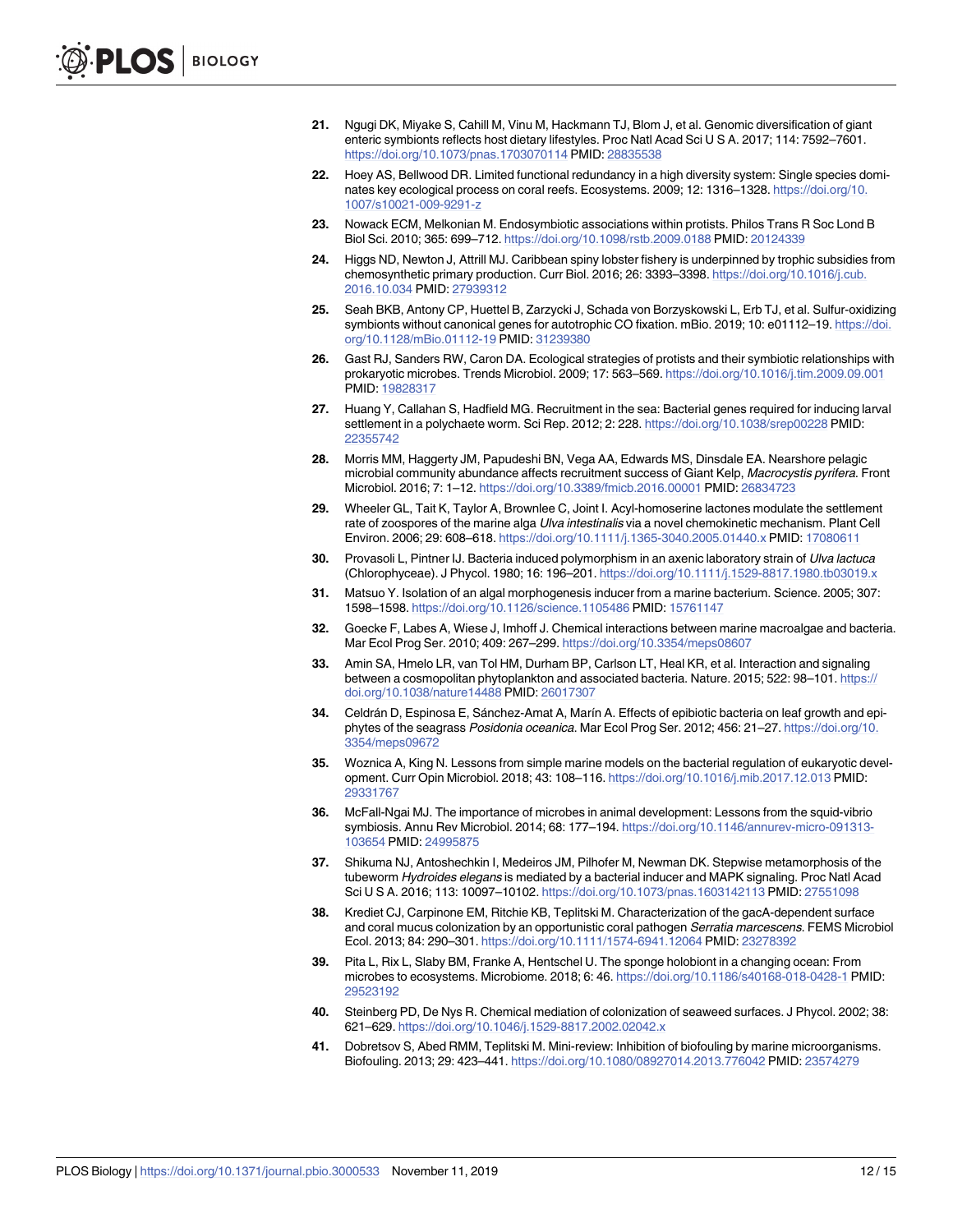- <span id="page-12-0"></span>**[42](#page-4-0).** Reed DC, Carlson CA, Halewood ER, Clinton Nelson J, Harrer SL, Rassweiler A, et al. Patterns and controls of reef-scale production of dissolved organic carbon by giant kelp Macrocystis pyrifera. Limnol Oceanogr. 1996; 60: 1996–2008. <https://doi.org/10.1002/lno.10154>
- **[43](#page-4-0).** Vollmers J, Wiegand S, Kaster A-K. Comparing and evaluating metagenome assembly tools from a microbiologist's perspective—Not only size matters! PLoS ONE. 2017; 12(1): e0169662. [https://doi.org/](https://doi.org/10.1371/journal.pone.0169662) [10.1371/journal.pone.0169662](https://doi.org/10.1371/journal.pone.0169662) PMID: [28099457](http://www.ncbi.nlm.nih.gov/pubmed/28099457)
- **[44](#page-5-0).** Elshahawi SI, Trindade-Silva AE, Hanora A, Han AW, Flores MS, Vizzoni V, et al. Boronated tartrolon antibiotic produced by symbiotic cellulose-degrading bacteria in shipworm gills. Proc Natl Acad Sci U S A. 2013; 110: 295–304. <https://doi.org/10.1073/pnas.1213892110> PMID: [23288898](http://www.ncbi.nlm.nih.gov/pubmed/23288898)
- **[45](#page-5-0).** de Goeij JM, van Oevelen D, Vermeij MJA, Osinga R, Middelburg JJ, de Goeij AFPM, et al. Surviving in a marine desert: The sponge loop retains resources within coral reefs. Science. 2013; 342: 108–110. <https://doi.org/10.1126/science.1241981> PMID: [24092742](http://www.ncbi.nlm.nih.gov/pubmed/24092742)
- **[46](#page-5-0).** Colman AS. Sponge symbionts and the marine P cycle. Proc Natl Acad Sci U S A. 2015; 112: 4191– 4192. <https://doi.org/10.1073/pnas.1502763112> PMID: [25825737](http://www.ncbi.nlm.nih.gov/pubmed/25825737)
- **[47](#page-5-0).** Corzett CH, Elsherbini J, Chien DM, Hehemann J-H, Henschel A, Preheim SP, et al. Evolution of a vegetarian Vibrio: Metabolic specialization of Vibrio breoganii to macroalgal substrates. J Bacteriol. 2018; 200: e00020–18. <https://doi.org/10.1128/JB.00020-18> PMID: [29632094](http://www.ncbi.nlm.nih.gov/pubmed/29632094)
- **[48](#page-5-0).** Bengtsson M, Sjøtun K, Storesund J, Øvreås J. Utilization of kelp-derived carbon sources by kelp surface-associated bacteria. Aquat Microb Ecol. 2011; 62: 191–199. <https://doi.org/10.3354/ame01477>
- **[49](#page-5-0).** Pfister CA, Altabet MA, Weigel BL. Kelp beds and their local effects on seawater chemistry, productivity, and microbial communities. Ecology. 2019; 100: e02798. <https://doi.org/10.1002/ecy.2798> PMID: [31233610](http://www.ncbi.nlm.nih.gov/pubmed/31233610)
- **[50](#page-5-0).** van der Heide T, Govers LL, de Fouw J, Olff H, van der Geest M, van Katwijk MM, et al. A three-stage symbiosis forms the foundation of seagrass ecosystems. Science. 2012; 336: 1432–1434. [https://doi.](https://doi.org/10.1126/science.1219973) [org/10.1126/science.1219973](https://doi.org/10.1126/science.1219973) PMID: [22700927](http://www.ncbi.nlm.nih.gov/pubmed/22700927)
- **[51](#page-5-0).** Petersen JM, Kemper A, Gruber-Vodicka H, Cardini U, van der Geest M, Kleiner M, et al. Chemosynthetic symbionts of marine invertebrate animals are capable of nitrogen fixation. Nat Microbiol. 2016; 2: 16195. <https://doi.org/10.1038/nmicrobiol.2016.195> PMID: [27775707](http://www.ncbi.nlm.nih.gov/pubmed/27775707)
- **[52](#page-5-0).** Knoll AH, Nowak MA. The timetable of evolution. Sci Adv. 2017; 3: e1603076. [https://doi.org/10.1126/](https://doi.org/10.1126/sciadv.1603076) [sciadv.1603076](https://doi.org/10.1126/sciadv.1603076) PMID: [28560344](http://www.ncbi.nlm.nih.gov/pubmed/28560344)
- **[53](#page-5-0).** Jackson JBC, Budd AF, Coates AG. Evolution and Environment in Tropical America. Chicago: University of Chicago Press; 1996. Available from: [https://books.google.com/books/about/Evolution\\_and\\_](https://books.google.com/books/about/Evolution_and_Environment_in_Tropical_Am.html?hl=&id=eJgcnw5p6qEC) [Environment\\_in\\_Tropical\\_Am.html?hl=&id=eJgcnw5p6qEC](https://books.google.com/books/about/Evolution_and_Environment_in_Tropical_Am.html?hl=&id=eJgcnw5p6qEC)
- **[54](#page-5-0).** Leigh EG, O'Dea A, Vermeij GJ. Historical biogeography of the Isthmus of Panama. Biol Rev Camb Philos Soc. 2014; 89: 148–172. <https://doi.org/10.1111/brv.12048> PMID: [23869709](http://www.ncbi.nlm.nih.gov/pubmed/23869709)
- **[55](#page-5-0).** Lessios HA. The great American schism: Divergence of marine organisms after the rise of the Central American Isthmus. Annu Rev Ecol Evol Syst. 2008; 39: 63–91. [https://doi.org/10.1146/annurev.](https://doi.org/10.1146/annurev.ecolsys.38.091206.095815) [ecolsys.38.091206.095815](https://doi.org/10.1146/annurev.ecolsys.38.091206.095815)
- **[56](#page-6-0).** O'Dea A, Jackson JBC, Fortunato H, Smith JT, D'Croz L, Johnson KG, et al. Environmental change preceded Caribbean extinction by 2 million years. Proc Natl Acad Sci U S A. 2007; 104: 5501–5506. <https://doi.org/10.1073/pnas.0610947104> PMID: [17369359](http://www.ncbi.nlm.nih.gov/pubmed/17369359)
- **[57](#page-6-0).** Smith JT, Travis Smith J, Jackson JBC. Ecology of extreme faunal turnover of tropical American scallops. Paleobiology. 2009; 35: 77–93. <https://doi.org/10.1666/07054.1>
- **[58](#page-6-0).** O'Dea A, Hoyos N, Rodrı´guez F, Degracia B, De Gracia C. History of upwelling in the Tropical Eastern Pacific and the paleogeography of the Isthmus of Panama. Palaeogeogr Palaeoclimatol Palaeoecol. 2012; 348–349: 59–66. <https://doi.org/10.1016/j.palaeo.2012.06.007>
- **[59](#page-6-0).** O'Dea A, Lessios HA, Coates AG, Eytan RI, Restrepo-Moreno SA, Cione AL, et al. Formation of the Isthmus of Panama. Sci Adv. 2016; 2: e1600883. <https://doi.org/10.1126/sciadv.1600883> PMID: [27540590](http://www.ncbi.nlm.nih.gov/pubmed/27540590)
- **[60](#page-6-0).** Russell SL. Transmission mode is associated with environment type and taxa across bacteria-eukaryote symbioses: a systematic review and meta-analysis. FEMS Microbiol Lett. 2019; 366: fnz013. [https://](https://doi.org/10.1093/femsle/fnz013) [doi.org/10.1093/femsle/fnz013](https://doi.org/10.1093/femsle/fnz013) PMID: [30649338](http://www.ncbi.nlm.nih.gov/pubmed/30649338)
- **[61](#page-6-0).** Herre EA, Knowlton N, Mueller UG, Rehner SA. The evolution of mutualisms: Exploring the paths between conflict and cooperation. Trends Ecol Evol. 1999; 14: 49–53. [https://doi.org/10.1016/s0169-](https://doi.org/10.1016/s0169-5347(98)01529-8) [5347\(98\)01529-8](https://doi.org/10.1016/s0169-5347(98)01529-8) PMID: [10234251](http://www.ncbi.nlm.nih.gov/pubmed/10234251)
- **[62](#page-6-0).** Jande´r KC, Herre EA. Host sanctions and pollinator cheating in the fig tree-fig wasp mutualism. Proc Biol Sci. 2010; 277: 1481–1488. <https://doi.org/10.1098/rspb.2009.2157> PMID: [20071379](http://www.ncbi.nlm.nih.gov/pubmed/20071379)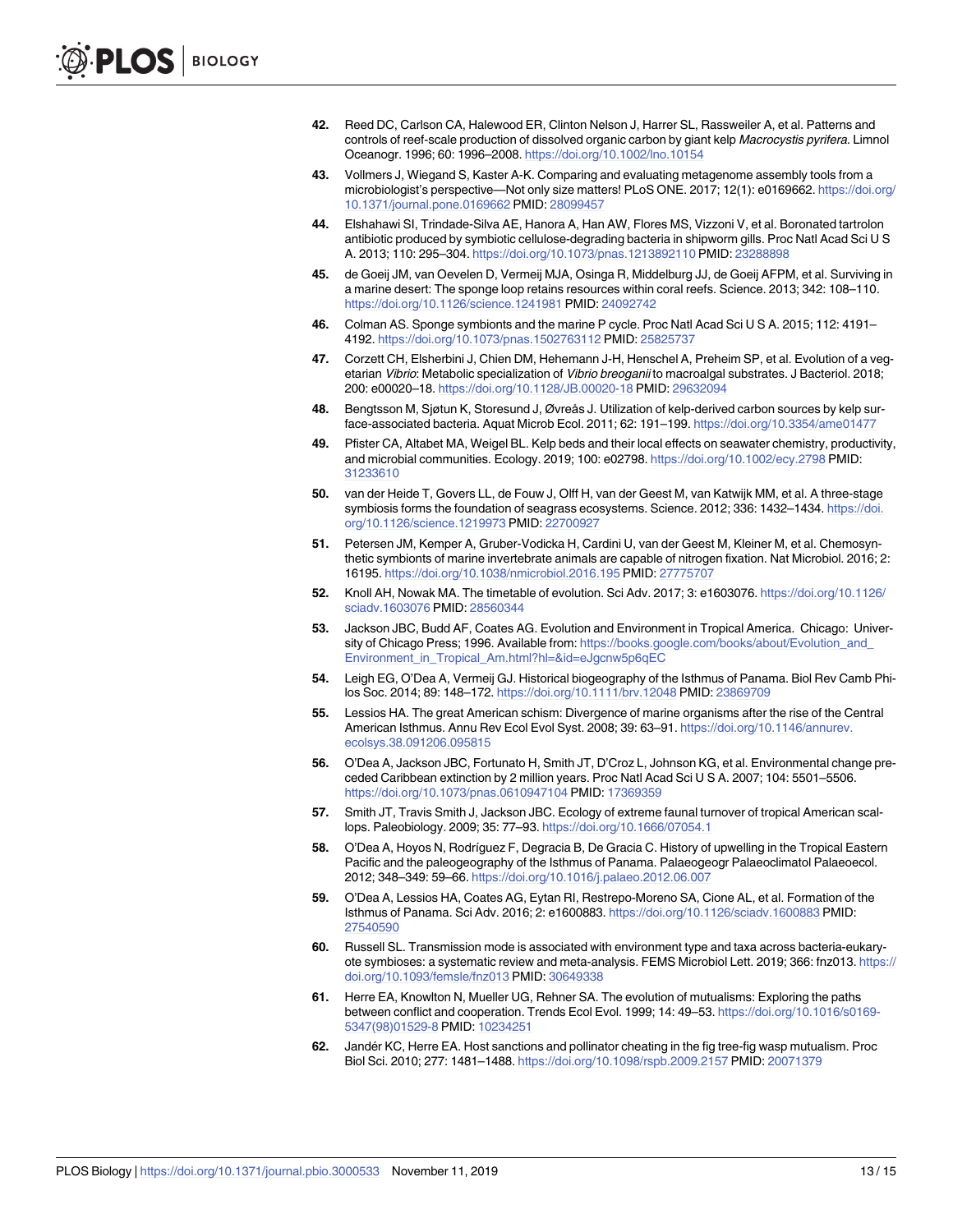- <span id="page-13-0"></span>**[63](#page-6-0).** Morris LA, Voolstra CR, Quigley KM, Bourne DG, Bay LK. Nutrient availability and metabolism affect the stability of coral-Symbiodiniaceae symbioses. Trends Microbiol. 2019; 27: 678–689. [https://doi.org/](https://doi.org/10.1016/j.tim.2019.03.004) [10.1016/j.tim.2019.03.004](https://doi.org/10.1016/j.tim.2019.03.004) PMID: [30987816](http://www.ncbi.nlm.nih.gov/pubmed/30987816)
- **[64](#page-6-0).** López-Madrigal S, Gil R. Et tu, Brute? Not even intracellular mutualistic symbionts escape horizontal gene transfer. Genes. 2017; 8: 247. <https://doi.org/10.3390/genes8100247> PMID: [28961177](http://www.ncbi.nlm.nih.gov/pubmed/28961177)
- **[65](#page-6-0).** Duarte B, Martins I, Rosa R, Matos AR, Roleda MY, Reusch TBH, et al. Climate change impacts on seagrass meadows and macroalgal forests: An integrative perspective on acclimation and adaptation potential. Front Mar Sci. 2018; 5: 190. <https://doi.org/10.3389/fmars.2018.00190>
- **[66](#page-6-0).** Easson CG, Thacker RW. Phylogenetic signal in the community structure of host-specific microbiomes of tropical marine sponges. Front Microbiol. 2014; 5: 532. <https://doi.org/10.3389/fmicb.2014.00532> PMID: [25368606](http://www.ncbi.nlm.nih.gov/pubmed/25368606)
- **[67](#page-6-0).** Pollock FJ, McMinds R, Smith S, Bourne DG, Willis BL, Medina M, et al. Coral-associated bacteria demonstrate phylosymbiosis and co-phylogeny. Nat Commun. 2018; 9: 4921. [https://doi.org/10.1038/](https://doi.org/10.1038/s41467-018-07275-x) [s41467-018-07275-x](https://doi.org/10.1038/s41467-018-07275-x) PMID: [30467310](http://www.ncbi.nlm.nih.gov/pubmed/30467310)
- **[68](#page-6-0).** Cole TL, Ksepka DT, Mitchell KJ, Tennyson AJD, Thomas DB, Pan H, et al. Mitogenomes uncover extinct penguin taxa and reveal island formation as a key driver of speciation. Mol Biol Evol. 2019; 36: 784–797. <https://doi.org/10.1093/molbev/msz017> PMID: [30722030](http://www.ncbi.nlm.nih.gov/pubmed/30722030)
- **[69](#page-6-0).** Kowalski KP, Bacon C, Bickford W, Braun H, Clay K, Leduc-Lapierre M, et al. Advancing the science of microbial symbiosis to support invasive species management: A case study on Phragmites in the Great Lakes. Front Microbiol. 2015; 6: 95. <https://doi.org/10.3389/fmicb.2015.00095> PMID: [25745417](http://www.ncbi.nlm.nih.gov/pubmed/25745417)
- **[70](#page-6-0).** Cabello FC, Godfrey HP, Tomova A, Ivanova L, Dölz H, Millanao A, et al. Antimicrobial use in aquaculture re-examined: Its relevance to antimicrobial resistance and to animal and human health. Environ Microbiol. 2013; 15: 1917–1942. <https://doi.org/10.1111/1462-2920.12134> PMID: [23711078](http://www.ncbi.nlm.nih.gov/pubmed/23711078)
- **[71](#page-6-0).** Watts JEM, Schreier HJ, Lanska L, Hale MS. The rising tide of antimicrobial resistance in aquaculture: Sources, sinks and solutions. Mar Drugs. 2017; 15: 158. <https://doi.org/10.3390/md15060158> PMID: [28587172](http://www.ncbi.nlm.nih.gov/pubmed/28587172)
- **[72](#page-8-0).** Keshavmurthy S, Hsu C-M, Kuo C-Y, Meng P-J, Wang J-T, Chen CA. Symbiont communities and host genetic structure of the brain coral Platygyra verweyi, at the outlet of a nuclear power plant and adjacent areas. Mol Ecol. 2012; 21: 4393–4407. <https://doi.org/10.1111/j.1365-294X.2012.05704.x> PMID: [22809041](http://www.ncbi.nlm.nih.gov/pubmed/22809041)
- **[73](#page-8-0).** Villela HDM, Peixoto RS, Soriano AU, Carmo FL. Microbial bioremediation of oil contaminated seawater: A survey of patent deposits and the characterization of the top genera applied. Sci Total Environ. 2019; 666: 743–758. <https://doi.org/10.1016/j.scitotenv.2019.02.153> PMID: [30812008](http://www.ncbi.nlm.nih.gov/pubmed/30812008)
- **[74](#page-8-0).** Garcia LC, Ribeiro DB, de Oliveira Roque F, Ochoa-Quintero JM, Laurance WF. Brazil's worst mining disaster: Corporations must be compelled to pay the actual environmental costs. Ecol Appl. 2017; 27: 5–9. <https://doi.org/10.1002/eap.1461> PMID: [27770593](http://www.ncbi.nlm.nih.gov/pubmed/27770593)
- **[75](#page-8-0).** Rosado PM, Leite DCA, Duarte GAS, Chaloub RM, Jospin G, da Rocha UN, et al. Marine probiotics: Increasing coral resistance to bleaching through microbiome manipulation. ISME J. 2019; 13: 921–936. <https://doi.org/10.1038/s41396-018-0323-6> PMID: [30518818](http://www.ncbi.nlm.nih.gov/pubmed/30518818)
- **[76](#page-8-0).** Jin Song S, Woodhams DC, Martino C, Allaband C, Mu A, Javorschi-Miller-Montgomery S, et al. Engineering the microbiome for animal health and conservation. Exp Biol Med. 2019; 244: 494–504. [https://](https://doi.org/10.1177/1535370219830075) [doi.org/10.1177/1535370219830075](https://doi.org/10.1177/1535370219830075) PMID: [30776908](http://www.ncbi.nlm.nih.gov/pubmed/30776908)
- **[77](#page-8-0).** Mueller UG, Sachs JL. Engineering microbiomes to improve plant and animal health. Trends Microbiol. 2015; 23: 606–617. <https://doi.org/10.1016/j.tim.2015.07.009> PMID: [26422463](http://www.ncbi.nlm.nih.gov/pubmed/26422463)
- **[78](#page-8-0).** Christian N, Herre EA, Mejia LC, Clay K. Exposure to the leaf litter microbiome of healthy adults protects seedlings from pathogen damage. Proc Biol Sci. 2017; 284: 1858. [https://doi.org/10.1098/rspb.2017.](https://doi.org/10.1098/rspb.2017.0641) [0641](https://doi.org/10.1098/rspb.2017.0641) PMID: [28679727](http://www.ncbi.nlm.nih.gov/pubmed/28679727)
- **[79](#page-8-0).** McKenney EA, Koelle K, Dunn RR, Yoder AD. The ecosystem services of animal microbiomes. Mol Ecol. 2018; 27: 2164–2172. <https://doi.org/10.1111/mec.14532> PMID: [29427300](http://www.ncbi.nlm.nih.gov/pubmed/29427300)
- **[80](#page-8-0).** Littman RA, Willis BL, Bourne DG. Bacterial communities of juvenile corals infected with different Symbiodinium (dinoflagellate) clades. Mar Ecol Prog Ser. 2009; 389: 45–59. [https://doi.org/10.3354/](https://doi.org/10.3354/meps08180) [meps08180](https://doi.org/10.3354/meps08180)
- **[81](#page-8-0).** Minich JJ, Morris MM, Brown M, Doane M, Edwards MS, Michael TP, et al. Elevated temperature drives kelp microbiome dysbiosis, while elevated carbon dioxide induces water microbiome disruption. PLoS ONE. 2018; 13(2): e0192772. <https://doi.org/10.1371/journal.pone.0192772> PMID: [29474389](http://www.ncbi.nlm.nih.gov/pubmed/29474389)
- **[82](#page-8-0).** Hernandez-Agreda A, Leggat W, Bongaerts P, Ainsworth TD. The microbial signature provides insight into the mechanistic basis of coral success across reef habitats. mBio. 2016; 7: e00560–16. [https://doi.](https://doi.org/10.1128/mBio.00560-16) [org/10.1128/mBio.00560-16](https://doi.org/10.1128/mBio.00560-16) PMID: [27460792](http://www.ncbi.nlm.nih.gov/pubmed/27460792)